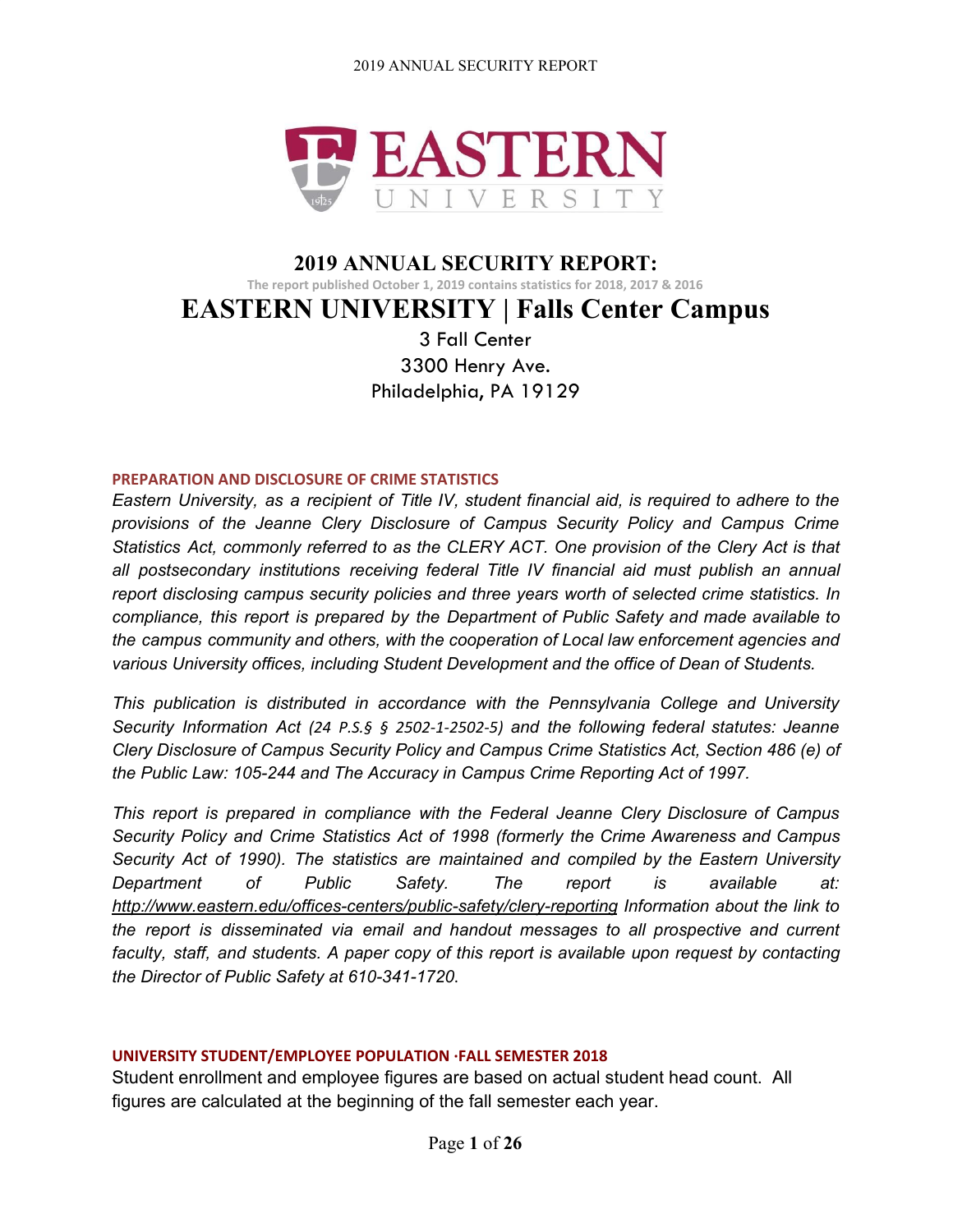| <b>ENROLLMENT</b>                |     |  |  |  |
|----------------------------------|-----|--|--|--|
| <b>Total Students</b>            | 180 |  |  |  |
| Non-Student Employees            | 28  |  |  |  |
| <b>Total Falls Center Campus</b> | 208 |  |  |  |

#### **The Community at Eastern University | Falls Center campus**

At Eastern University, we believe that a safe campus is your right – and your responsibility. Security is a team effort that involves the cooperation of all concerned: students, faculty and staff. The Office of Public Safety, the Office of Student Development, and all of Eastern University take a lead role and are an integral part of this team. Our goal is to foster a stable environment in which security is balanced with freedom of movement on an open campus. The classrooms and offices of Eastern University, Philadelphia at Falls Center are located at 3300 Henry Ave., Philadelphia, PA 19129. The complex has security officers 24 hours a day. In addition, the Philadelphia Police Department provides police service for this location and can be reached at 911 for emergency services. The Eastern University community at this location consists primarily of working adults, most of who work in the vicinity of the Falls Center complex. There are no residential facilities for Eastern University at this location.

#### **Security Services**

Eastern University does not maintain security personnel at this venue. There is building security available at all times while classes are in session. If there is an emergency, contact building security at (215)764-2622.

#### **The Student/Employee Responsibility**

The cooperation of all members of the community is absolutely essential to ensure the success of campus safety. Individuals must assume responsibility for their own personal safety and the security of their personal property by taking the following precautions:

- Exterior doors to the building should never be propped open.
- Room doors should be locked whenever the individual is away from the room.
- Keys should not be lent to others
- Cars should be locked at all times. Valuables should be concealed. Steering wheel locking devices are recommended.
- Suspicious individuals should be reported to Security or the Switchboard immediately.
- Do not walk alone in the surrounding neighborhood at night.
- Report any damaged lights or doors.

#### **Reporting a Crime**

Individuals who witness or become the victim of a crime on or near the Eastern University, Philadelphia Falls Center campus are expected to contact the Philadelphia Police immediately by dialing 911. Front desk coverage at the Academic Center at Falls Center ends at 10pm each evening Monday – Thurs, and at 5pm on Fridays. Falls Center security is available 24/7. After contacting 911, victims or witnesses should contact Darlene Smith (Site Director) at (215) 769-3180, who will contact Falls Center Security at (215) 764-2622, to verify that 911 has been called. Falls Center Security will file a Public Safety Report and the Site Director/Site Services Coordinator will file an incident report with the Director of Public Safety for Eastern University. Victims or witnesses will be asked to call Falls Center Security at (215) 764-2622, after calling 911, if the Site Director/Site Services Coordinator is not available on site or if it is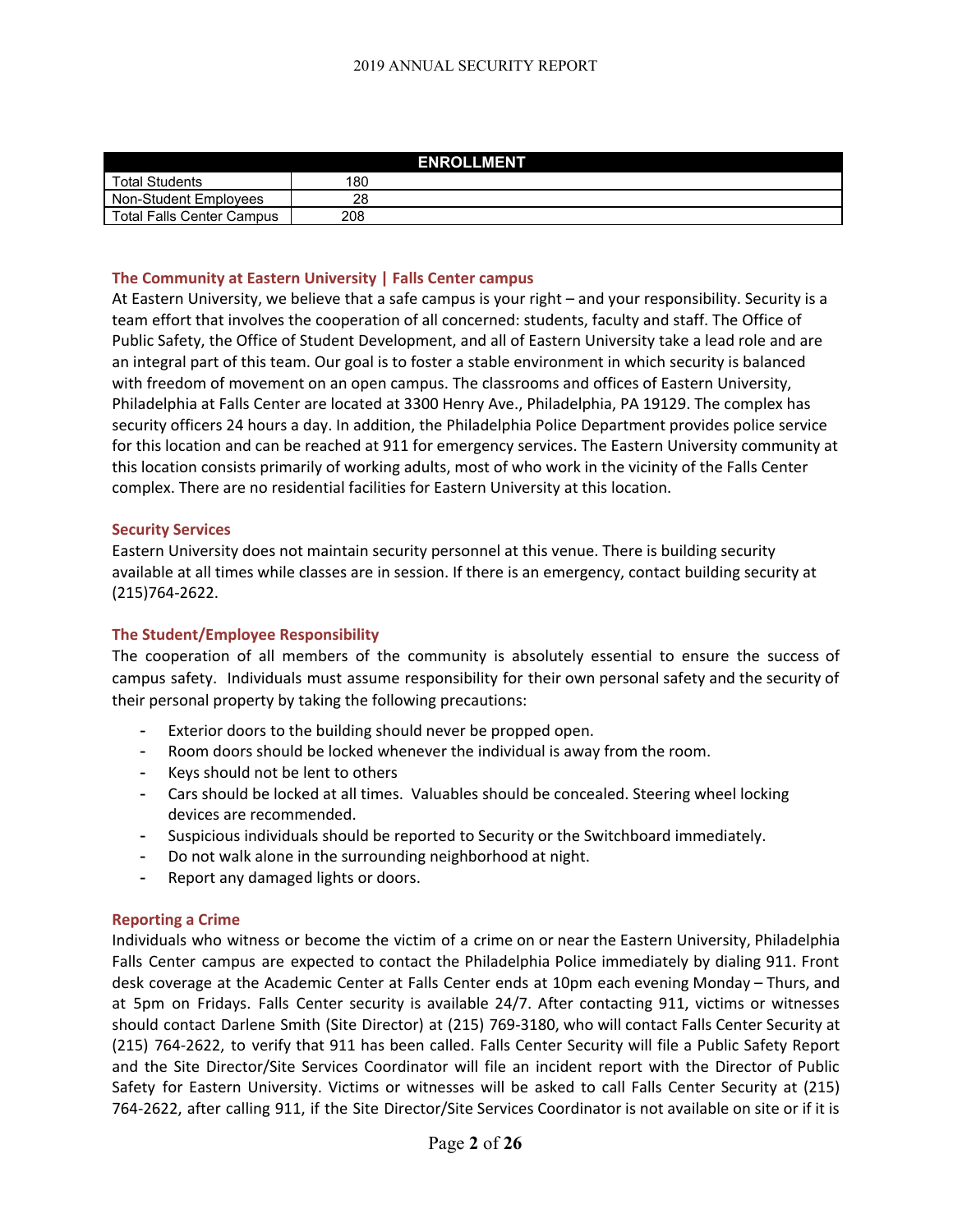after hours.

All incident reports filed with Public Safety, including crimes, are recorded on the Department of Public Safety Daily Crime Log. This log is available to students, faculty and staff for their review, and is the basis for the university's annual crime reports.

#### **EDUCATION AND PREVENTION**

All security procedures are reviewed. Annually all students receive notice of the availability of the annual crime statistics as posted on the University Website. These statistics and important security information are available to external community members and prospective students/families as well.

Eastern University currently contracts with 3<sup>rd</sup> Millennium Classrooms to provide evidence-based prevention and intervention programs, on-line to the University community, including "Alcohol Wise" and "Consent and Respect".

#### **INCIDENT PREPAREDNESS DRILLS**

The Emergency Notification System (e2Campus) is tested yearly to ensure that all systems are working properly. There are notices preparing the campus for these tests to remind the community that the system does exist and is a functioning system that can be relied on. The Public Safety Department holds a number of table-top exercises on topic such as Active Shooter and Weather related emergencies throughout the year at the St Davids Campus. Special emphasis is placed on emergency response and evacuation. All of the University campuses and local first responders are encouraged to participate. The drills are followed by a question and answer session with all participants to learn what we can build on.

#### **VOLUNTARY & CONFIDENTIAL REPORTING PROCEDURES**

Although we encourage the reporting of crime directly to the Security Manager in some instances members of the campus community may choose to file a report with one of the other **Campus Security Authorities**. They include any member of the Falls Center Staff, the Dean, another member of the student development offices, other Directors and Department Heads, advisors and some counselors.

Allegations of campus crime that a staff member becomes aware of and that were made in good faith must be reported to the Department of Public Safety. "In good faith" means that there is a reasonable basis for reporting a crime, as opposed to basing a report on a rumor. Eastern University allows for confidential reporting of crime. Victims who do not want to pursue action within the University or the criminal justice system can make a confidential report without revealing the identity of the victim. The Philadelphia Police Department will be notified as well. The University will guide the victim through the available options and support the victim in his or her decision. Various outside resources are available for other students on a referral basis. The purpose of a confidential report is to comply with a victim's expressed wishes to keep the matter confidential, while taking steps to ensure the future safety of the victim and others.

With this information, the University can keep and disseminate accurate records of the number of incidents involving students, determine where there is a pattern of crime with regard to a particular location, method, or assailant, and alert the community to potential danger. Reports filed in this manner are counted and disclosed in the annual crime statistics for the University.

#### **ALCOHOL AND DRUG POLICIES**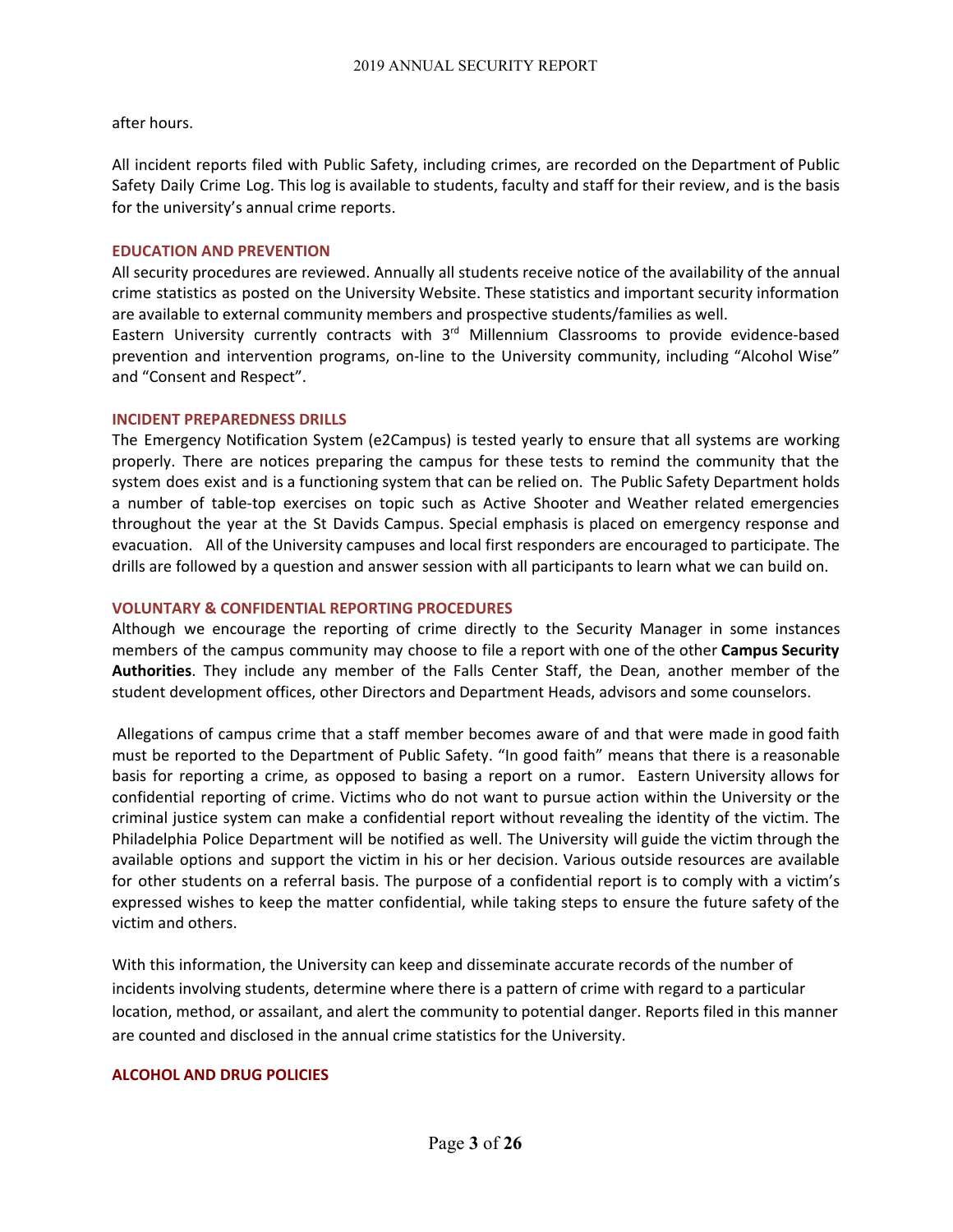The Drug Free Schools and Campus Regulations (34 CFR Part 86) of the Drug Free Schools and Communities Act (DFSCA) require an institution of higher education such as Eastern University to certify it has implemented programs to prevent the abuse of alcohol and use or distribution of illicit drugs both by EU students and employees, both on its premises and as a part of any of its activities. Eastern University publishes a Biennial Review of their Drug and Alcohol Abuse Prevention Programs (DAAPP). The DAAPP report can be found at:

[https://www.eastern.edu/sites/default/files/inline-files/DAAPP\\_2018.pdf](https://www.eastern.edu/sites/default/files/inline-files/DAAPP_2018.pdf)

# **At a minimum each institution of higher education must annually distribute the following in writing to all students and employees:**

Standards of conduct that clearly prohibit the unlawful possession, use or distribution of illicit drugs and alcohol by students and employees; *An email to EU students and employees is sent to directing the campus to: The information may also be found in the EU student and employee handbook. Student email was sent on February 1, 2019.*

A description of the legal sanctions under local, state, or federal law for the unlawful possession or distribution of illicit drugs and alcohol; *Individuals found guilty of crimes of this nature can have fines imposed, criminal probation or parole, and incarceration.*

A description of any drug or alcohol counseling, treatment, or rehabilitation or reentry programs that are available to employees or students; *Counseling can be provided by the be the EU University Chaplain, Center for Counseling & Academic Support, and private counseling.*

A clear statement that the institution will impose sanctions on students and employees and a description of those sanctions, up to and including expulsion or termination of employment and referral for prosecution, for violations of the standards of conduct. *Individuals found responsible for violations of the EU policy on Drugs and Alcohol may face fines, academic probation, mandatory completion of abuse programming, suspension from the University, expulsion from the University and may be referred to local law enforcement.*

# **The law further requires that the institution conduct a biennial review of its program with the following objectives:**

Determining the effectiveness of the policy and implementing changes to the alcohol and other drug programs if they are needed; and to ensure that the sanctions developed are enforced consistently. The most recent biennial review was conducted in 2018. The biennial DAAPP report is available at: [https://www.eastern.edu/sites/default/files/inline-files/DAAPP\\_2018.pdf](https://www.eastern.edu/sites/default/files/inline-files/DAAPP_2018.pdf)

# **WEAPONS**

Possession and/or use of firearms or weapons, including air rifles, air pistols, knives, ammunition or explosives (fireworks) in or upon university owned or staffed properties is prohibited.

# **TIMELY WARNINGS**

In the event of an emergency, or when a serious criminal incident has occurred- especially in situations that could pose an immediate threat to the community and individuals, the department will use appropriate channels to notify the Eastern University community and a campus wide "timely warning "will be issued- including printed Safety Alerts posted around campus, email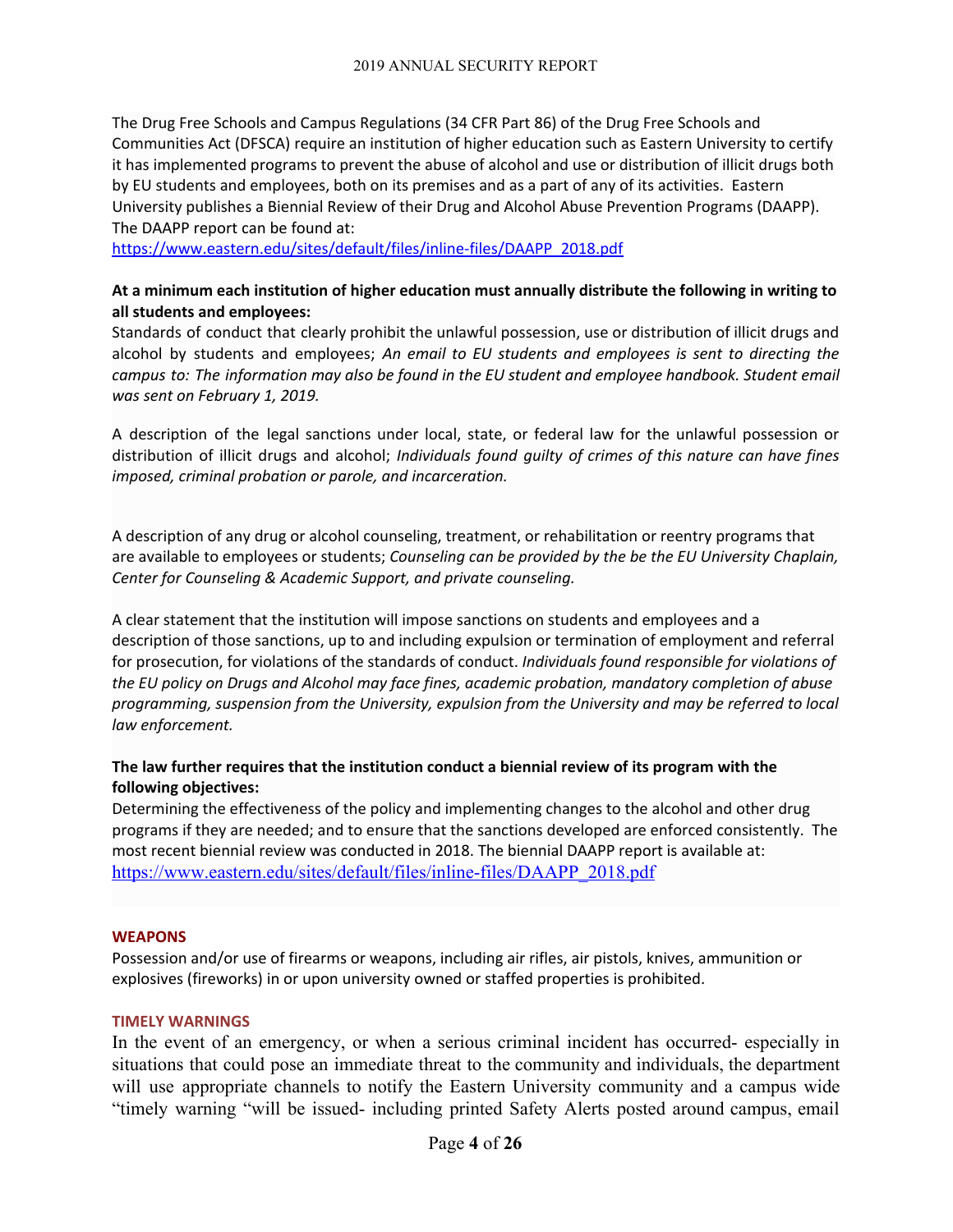notifications and text messaging. You must [register](http://www.eastern.edu/offices-centers/safety-and-security/eu-emergency-alert-system-0) in order to receive text messages. There is no charge for email alerts but, REGULAR TEXT MESSAGING FEES WILL APPLY ACCORDING TO YOUR CONTRACT WITH YOUR SERVICE PROVIDER AND MUST BE PAID BY YOU. THE FEE FOR A SINGLE TEXT MESSAGE RANGE FROM .15 per message to .75 per message received depending on the service provider. Registration is free of charge to subscribers, and is voluntary but highly encouraged. The provider for this instant text messaging system is e2Campus.

The decision to issue a Timely Warning is the responsibility of the Director of Public Safety after consultation with the Dean of Students and/or the Vice Provost of Student Development.

General information about the service can be found at [www.e2campus.com.](http://www.e2campus.com/) Be sure to select the "Falls Center Campus" option to receive information about this site.

#### **Emergency Notifications**

Should an emergency occur on any Eastern University campus or site, a text message or email will be sent to registered community members with the location, the problem, and what to do to stay safe. The message will be brief and to the point. Additional information will be disseminated through an all-community e-mail as soon as it is available. This system will be used for EXTREME EMERGENCIES ONLY and for nothing else. You must [register](http://www.eastern.edu/offices-centers/safety-and-security/eu-emergency-alert-system-0) in order to receive text messages. There is no charge for email alerts but, REGULAR TEXT MESSAGING FEES WILL APPLY ACCORDING TO YOUR CONTRACT WITH YOUR SERVICE PROVIDER AND MUST BE PAID BY YOU. THE FEE FOR A SINGLE TEXT MESSAGE RANGE FROM .15 per message to .75 per message received depending on the service provider. Registration is free of charge to subscribers, and is voluntary but highly encouraged. The provider for this instant text messaging system is e2Campus.

The decision to issue an Emergency Notification is the responsibility of the Director of Public Safety after consultation with the Dean of Students and/or the Vice Provost of Student Development.

General information about the service can be found at [www.e2campus.com.](http://www.e2campus.com/) Be sure to select the "Falls Center Campus", option to receive information about this site.

#### **Sex Offender Registry and Access to Related Information**

The federal Campus Sex Crimes Prevention Act went into effect on October 28, 2002.

The law requires institutions of higher education to issue a statement advising the campus community where state law enforcement agency information concerning registered sex offenders may be obtained. It also requires the sex offenders, already registered in a state, provide notice to each institution of higher education in that state, as to where the person is employed, carries on a vocation, or is a student. Pennsylvania's Megan's Law, 42 Pa.C.S. § 9799.1, requires the State Police to create and maintain a registry of persons who have either been convicted of, entered a plea of guilty to, or adjudicated delinquent of certain sex offenses. Additionally, the Pennsylvania State Police is required to make certain information on registered sex offenders available to the public through an Internet website. Information regarding registered sex offenders on the campus of Eastern University may be obtained from the following agencies, or at the following Web site [http://www.pameganslaw.state.pa.us](http://www.pameganslaw.state.pa.us/).

#### **CRIME PREVENTION PROGRAMS**

Given that this location is for the benefit of adult students, no formal crime prevention programs are offered for this venue. While it is never the fault of a crime victim, the following tips are offered as reminders to students: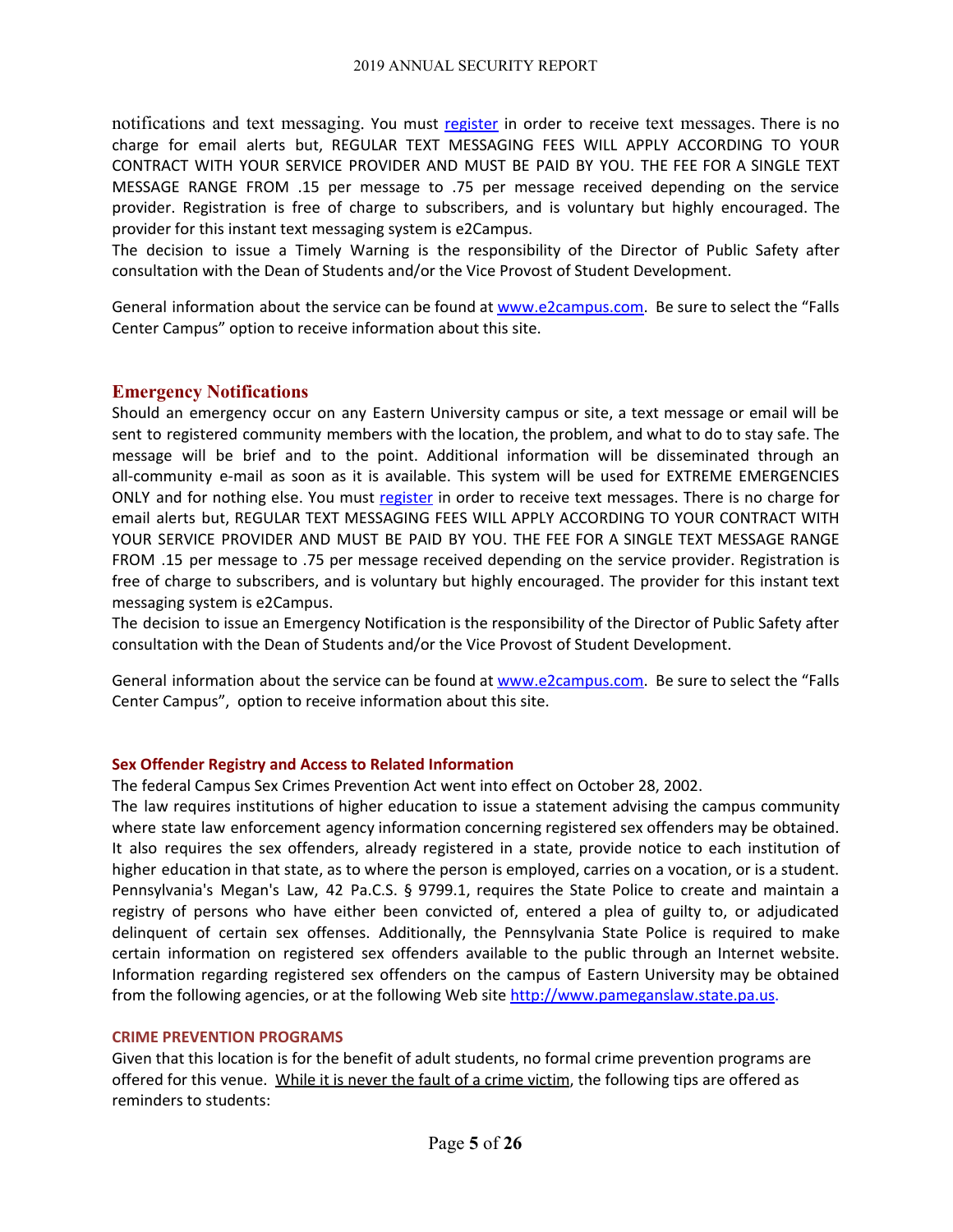- 1. always walk with a friend;
- 2. walk in lit areas only;
- 3. walk quickly and with confidence;
- 4. keep doors locked and have car keys in hand before leaving building; and
- 5. call the police immediately if you feel threatened or see a person acting suspiciously.

# **CRIME STATISTICS**

Geographic locations: The university is required to report crime statistics for Clery – designated crimes and to issue timely warning for those crimes that represent a severe and continuing threat in the following locations: *On Campus, Public Property and Non-Campus buildings and Property*.

*On Campus*: *Any building or property owned or controlled by an institution within the same reasonably* contiguous geographic area and used by the institution in direct support of, or in a manner related to, *the institution's educational purposes, including residence halls; and Any building or property that is* within or reasonably contiguous to the area identified in paragraph (1) of this definition, that is owned by *the institution but controlled by another person, is frequently used by students, and supports institutional purposes (such as a food or other retail vendor).*

*Public Property: All public property, including thoroughfares, streets, sidewalks, and parking facilities, that is within the campus, or immediately adjacent to and accessible from the campus.*

*Non Campus: Any building or property owned or controlled by a student organization that is officially recognized by the institution; or any building or property owned or controlled by an institution that is* used in direct support of, or in relation to, the institution's educational purposes, is frequently used by *students, and is not within the same reasonably contiguous geographic area of the institution.*

| <b>REPORTABLE CRIME</b><br><b>CATEGORIES</b>    | <b>YEAR</b> | <b>ON CAMPUS</b> | <b>RESIDENCE</b><br><b>HALLS</b> | <b>NON CAMPUS</b> | <b>PUBLIC</b><br><b>PROPERTY</b> |
|-------------------------------------------------|-------------|------------------|----------------------------------|-------------------|----------------------------------|
| <b>Criminal Homicide:</b>                       | 2016        | 0                | $\bf{0}$                         | $\mathbf{0}$      | $\bf{0}$                         |
| <b>Murder and Non-negligent</b><br>Manslaughter | 2017        | 0                | $\bf{0}$                         | $\mathbf{0}$      | $\bf{0}$                         |
|                                                 | 2018        | o                | $\bf{0}$                         | $\bf{0}$          | $\bf{0}$                         |
| <b>Criminal Homicide:</b>                       | 2016        | 0                | 0                                | 0                 | 0                                |
| <b>Manslaughter by Negligence</b>               | 2017        | 0                | $\Omega$                         | 0                 | 0                                |
|                                                 | 2018        | 0                | $\mathbf 0$                      | 0                 | $\mathbf 0$                      |

# **OFFENSES / LOCATIONS**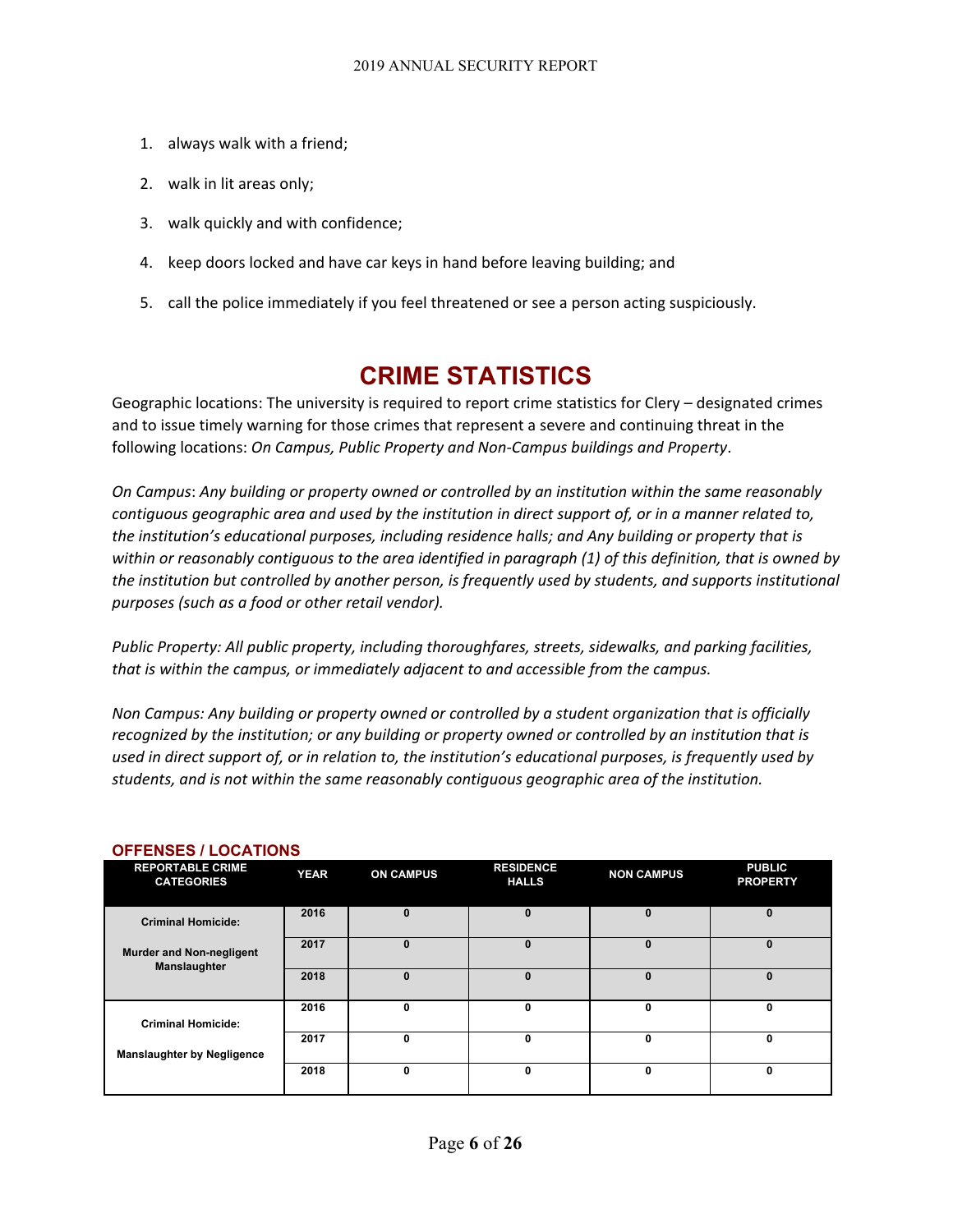|                               | 2016 | $\overline{\textbf{0}}$ | $\pmb{0}$               | $\pmb{0}$               | $\pmb{0}$               |
|-------------------------------|------|-------------------------|-------------------------|-------------------------|-------------------------|
| Sex Offenses: Rape            | 2017 | $\overline{\mathbf{0}}$ | $\pmb{0}$               | $\overline{\mathbf{0}}$ | $\pmb{0}$               |
|                               | 2018 | $\overline{\textbf{0}}$ | $\overline{\mathbf{0}}$ | $\overline{\mathbf{0}}$ | $\overline{\mathbf{0}}$ |
|                               | 2016 | $\overline{\mathbf{0}}$ | $\overline{\mathbf{0}}$ | $\overline{\mathbf{0}}$ | $\overline{\mathbf{0}}$ |
| <b>Sex Offenses: Fondling</b> | 2017 | $\overline{\mathbf{0}}$ | $\overline{\mathbf{0}}$ | $\overline{\mathbf{0}}$ | $\overline{\mathbf{0}}$ |
|                               | 2018 | $\overline{\mathbf{0}}$ | $\overline{\mathbf{0}}$ | $\overline{\mathbf{0}}$ | $\overline{\textbf{0}}$ |
|                               | 2016 | $\pmb{0}$               | $\overline{\mathbf{0}}$ | $\overline{\mathbf{0}}$ | $\overline{\mathbf{0}}$ |
| <b>Sex Offenses: Incest</b>   | 2017 | $\overline{\mathbf{0}}$ | $\overline{\mathbf{0}}$ | $\overline{\mathbf{0}}$ | $\overline{\mathbf{0}}$ |
|                               | 2018 | $\pmb{0}$               | $\overline{\mathbf{0}}$ | $\overline{\mathbf{0}}$ | $\overline{\mathbf{0}}$ |
|                               | 2016 | $\overline{\textbf{0}}$ | $\overline{\mathbf{0}}$ | $\overline{\mathbf{0}}$ | $\pmb{0}$               |
| Sex Offenses: Statutory Rape  | 2017 | $\overline{\mathbf{0}}$ | $\overline{\mathbf{0}}$ | $\overline{\mathbf{0}}$ | $\overline{\mathbf{0}}$ |
|                               | 2018 | $\overline{\textbf{0}}$ | $\overline{\mathbf{0}}$ | $\overline{\mathbf{0}}$ | $\pmb{0}$               |
|                               | 2016 | $\overline{\mathbf{0}}$ | $\overline{\mathbf{0}}$ | $\overline{\mathbf{0}}$ | $\overline{\mathbf{0}}$ |
| Robbery                       | 2017 | $\overline{\mathbf{0}}$ | $\overline{\mathbf{0}}$ | $\overline{\mathbf{0}}$ | $\pmb{0}$               |
|                               | 2018 | $\pmb{0}$               | $\overline{\mathbf{0}}$ | $\overline{\mathbf{0}}$ | $\overline{\mathbf{0}}$ |
|                               | 2016 | $\overline{\mathbf{0}}$ | $\overline{\mathbf{0}}$ | $\overline{\mathbf{0}}$ | $\overline{\mathbf{0}}$ |
| <b>Aggravated Assault</b>     | 2017 | $\overline{\mathbf{0}}$ | $\overline{\mathbf{0}}$ | 0                       | $\overline{1}$          |
|                               | 2018 | $\overline{\textbf{0}}$ | $\overline{\mathbf{0}}$ | $\overline{\mathbf{0}}$ | $\pmb{0}$               |
|                               | 2016 | $\overline{\textbf{0}}$ | $\overline{\mathbf{0}}$ | $\overline{\mathbf{0}}$ | $\overline{\mathbf{0}}$ |
| <b>Burglary</b>               | 2017 | $\pmb{0}$               | $\overline{\mathbf{0}}$ | $\overline{\mathbf{0}}$ | $\overline{1}$          |
|                               | 2018 | $\pmb{0}$               | $\overline{\mathbf{0}}$ | $\bf{0}$                | $\mathbf 0$             |
|                               | 2016 | $\overline{\textbf{0}}$ | $\overline{\mathbf{0}}$ | $\overline{\mathbf{0}}$ | $\pmb{0}$               |
| <b>Motor Vehicle Theft</b>    | 2017 | 0                       | 0                       | 0                       | 1                       |
|                               | 2018 | $\overline{\mathbf{0}}$ | $\pmb{0}$               | $\overline{\mathbf{0}}$ | $\pmb{0}$               |
|                               | 2016 | $\pmb{0}$               | $\pmb{0}$               | $\pmb{0}$               | $\pmb{0}$               |
| Arson                         | 2017 | $\pmb{0}$               | $\pmb{0}$               | $\pmb{0}$               | $\pmb{0}$               |
|                               | 2018 | $\overline{\textbf{0}}$ | $\overline{\mathbf{0}}$ | $\overline{\mathbf{0}}$ | $\overline{\mathbf{0}}$ |

#### **ARRESTS**

| <b>VIOLATION</b> | <b>YEAR</b> | <b>ON CAMPUS</b> | <b>RESIDENCE</b><br><b>HALLS</b> | <b>NON CAMPUS</b> | <b>PUBLIC</b><br><b>PROPERTY</b> |
|------------------|-------------|------------------|----------------------------------|-------------------|----------------------------------|
| Liguor Law       | 2016        |                  |                                  | o                 | u                                |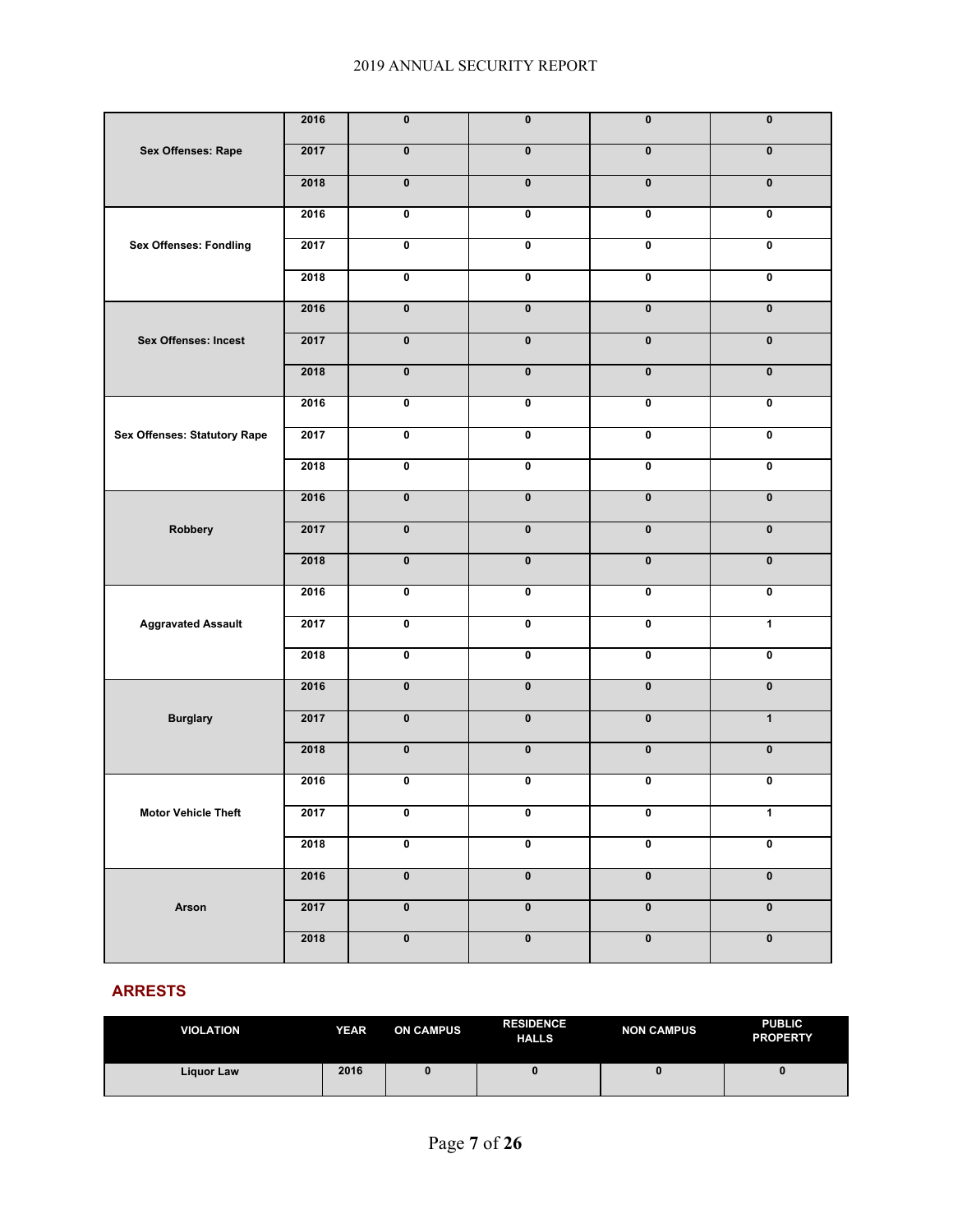|                    | 2017 | $\bf{0}$     | $\mathbf{0}$ | $\mathbf{0}$ | $\mathbf 0$ |
|--------------------|------|--------------|--------------|--------------|-------------|
|                    | 2018 | $\mathbf{0}$ | $\bf{0}$     | $\mathbf{0}$ | $\bf{0}$    |
|                    | 2016 | 0            | $\mathbf 0$  | $\mathbf 0$  | 0           |
| Drug Law           | 2017 | $\mathbf 0$  | $\mathbf{0}$ | $\mathbf 0$  | $\mathbf 0$ |
|                    | 2018 | 0            | 0            | $\mathbf 0$  | 0           |
|                    | 2016 | $\mathbf{0}$ | $\bf{0}$     | $\mathbf{0}$ | $\bf{0}$    |
| <b>Weapons Law</b> | 2017 | $\mathbf{0}$ | $\bf{0}$     | $\mathbf{0}$ | $\bf{0}$    |
|                    | 2018 | $\pmb{0}$    | $\mathbf{0}$ | $\mathbf{0}$ | $\mathbf 0$ |

#### **DISCIPLINARY REFERRALS**

| <b>VIOLATION</b>   | <b>YEAR</b> | <b>ON CAMPUS</b> | <b>RESIDENCE</b><br><b>HALLS</b> | <b>NON CAMPUS</b> | <b>PUBLIC</b><br><b>PROPERTY</b> |
|--------------------|-------------|------------------|----------------------------------|-------------------|----------------------------------|
|                    | 2016        | $\pmb{0}$        | $\mathbf{0}$                     | $\mathbf{0}$      | $\mathbf{0}$                     |
| <b>Liquor Law</b>  | 2017        | $\pmb{0}$        | $\bf{0}$                         | $\mathbf 0$       | $\mathbf 0$                      |
|                    | 2018        | $\mathbf{0}$     | $\bf{0}$                         | $\mathbf{0}$      | $\mathbf{0}$                     |
|                    | 2016        | 0                | 0                                | 0                 | $\mathbf 0$                      |
| Drug Law           | 2017        | $\mathbf 0$      | 0                                | 0                 | $\mathbf 0$                      |
|                    | 2018        | $\mathbf 0$      | 0                                | 0                 | $\mathbf 0$                      |
|                    | 2016        | $\bf{0}$         | $\mathbf{0}$                     | $\mathbf 0$       | $\mathbf 0$                      |
| <b>Weapons Law</b> | 2017        | $\mathbf{0}$     | $\bf{0}$                         | $\mathbf{0}$      | $\mathbf{0}$                     |
|                    | 2018        | $\mathbf 0$      | $\mathbf{0}$                     | $\mathbf{0}$      | $\mathbf{0}$                     |

**Statistics supplied by the Philadelphia Police Department & Office of Dean of Student** 

#### **Hate Crimes**

A Hate Crime is a criminal offense that manifests evidence that the victim was intentionally selected because of the perpetrator's bias against the victim due to Race, Religion, Sexual Orientation, Gender, Gender Identity, Ethnicity, National Origin or Disability. **No Hate Crimes were reported for this reporting period of years 2018, 2017, or 2016**

#### **VIOLENCE AGAINST WOMEN REAUTHORIZATION ACT OF 2013 (VAWA)**

| <b>REPORTABLE CRIME</b><br><b>CATEGORIES</b> | <b>YEAR</b> | <b>ON CAMPUS</b> | <b>RESIDENCE</b><br><b>HALLS</b> | <b>NON CAMPUS</b> | <b>PUBLIC</b><br><b>PROPERTY*</b> |
|----------------------------------------------|-------------|------------------|----------------------------------|-------------------|-----------------------------------|
| <b>Domestic Violence</b>                     | 2016        |                  |                                  |                   |                                   |
| <b>Dating Violence</b>                       | 2016        |                  |                                  |                   |                                   |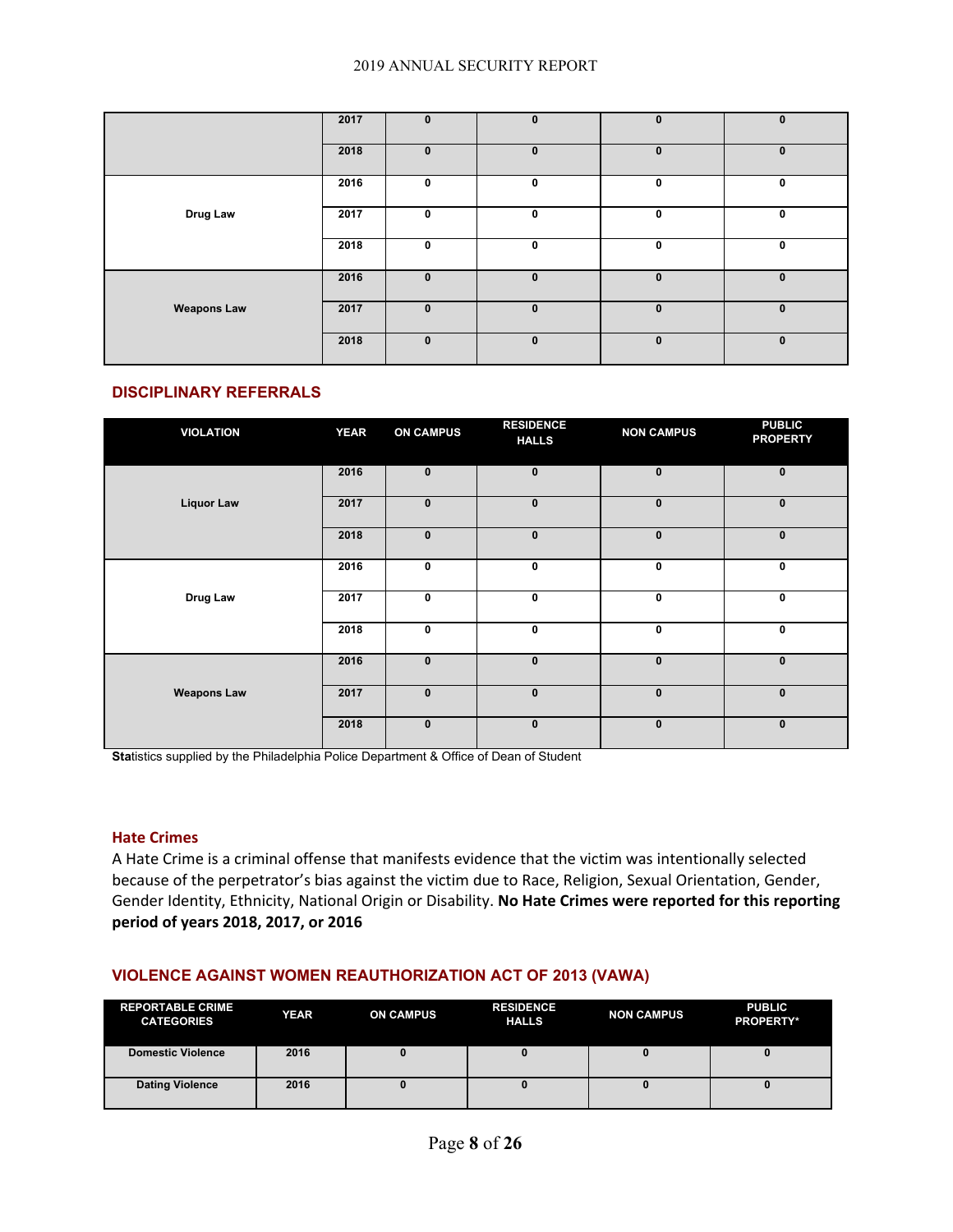| <b>Stalking</b>          | 2016 | 0        |   | 0        | 0           |
|--------------------------|------|----------|---|----------|-------------|
| <b>Domestic Violence</b> | 2017 | 0        | 0 | 0        |             |
| <b>Dating Violence</b>   | 2017 | 0        | 0 | $\Omega$ | 0           |
| <b>Stalking</b>          | 2017 | 0        | 0 | 0        | 0           |
| <b>Domestic Violence</b> | 2018 | $\Omega$ | 0 | $\bf{0}$ | $\bf{0}$    |
| <b>Dating Violence</b>   | 2018 | $\bf{0}$ | 0 | 0        | 0           |
| <b>Stalking</b>          | 2018 | $\bf{0}$ | 0 | $\bf{0}$ | $\mathbf 0$ |

**Statistics supplied by the Office of Dean of Student & Philadelphia Police** 

\**Incidents reported to Philadelphia Police that occurred on property immediately adjacent to or accessible from campus*

#### **Sex Offender Registry and Access to Related Information**

The federal Campus Sex Crimes Prevention Act went into effect on October 28, 2002.

The law requires institutions of higher education to issue a statement advising the campus community where state law enforcement agency information concerning registered sex offenders may be obtained. It also requires the sex offenders, already registered in a state, provide notice to each institution of higher education in that state, as to where the person is employed, carries on a vocation, or is a student. Pennsylvania's Megan's Law, 42 Pa.C.S. § 9799.1, requires the State Police to create and maintain a registry of persons who have either been convicted of, entered a plea of guilty to, or adjudicated delinquent of certain sex offenses. Additionally, the Pennsylvania State Police is required to make certain information on registered sex offenders available to the public through an Internet website. Information regarding registered sex offenders on the campus of Eastern University may be obtained from the following agencies, or at the following Web site [http://www.pameganslaw.state.pa.us](http://www.pameganslaw.state.pa.us/).

# **Sexual Discrimination and Title IX Policies**

As a Christian academic community, Eastern University expects a sexual lifestyle that is consistent with biblical teaching. For our community, sexual intimacy is not acceptable apart from marriage. Eastern University is committed to providing an environment free from all forms of sexual discrimination, to include sexual assault, sexual violence, and sexual harassment for all members of its community; the below policies apply to visitors, contractors, and other third parties.

# **Definitions**

*Sexual Assault* – the commission of a sex offense. It is a more general term which includes, but is not limited to, rape and sexual abuse. The Campus SaVE Act defines sexual assault as "an offense classified as a forcible or non-forcible sex offense under the uniform crime reporting system of the Federal Bureau of Investigation (FBI)." If a person is unable to give consent, the behavior of the perpetrator is considered sexual assault. Persons are considered unable to consent if: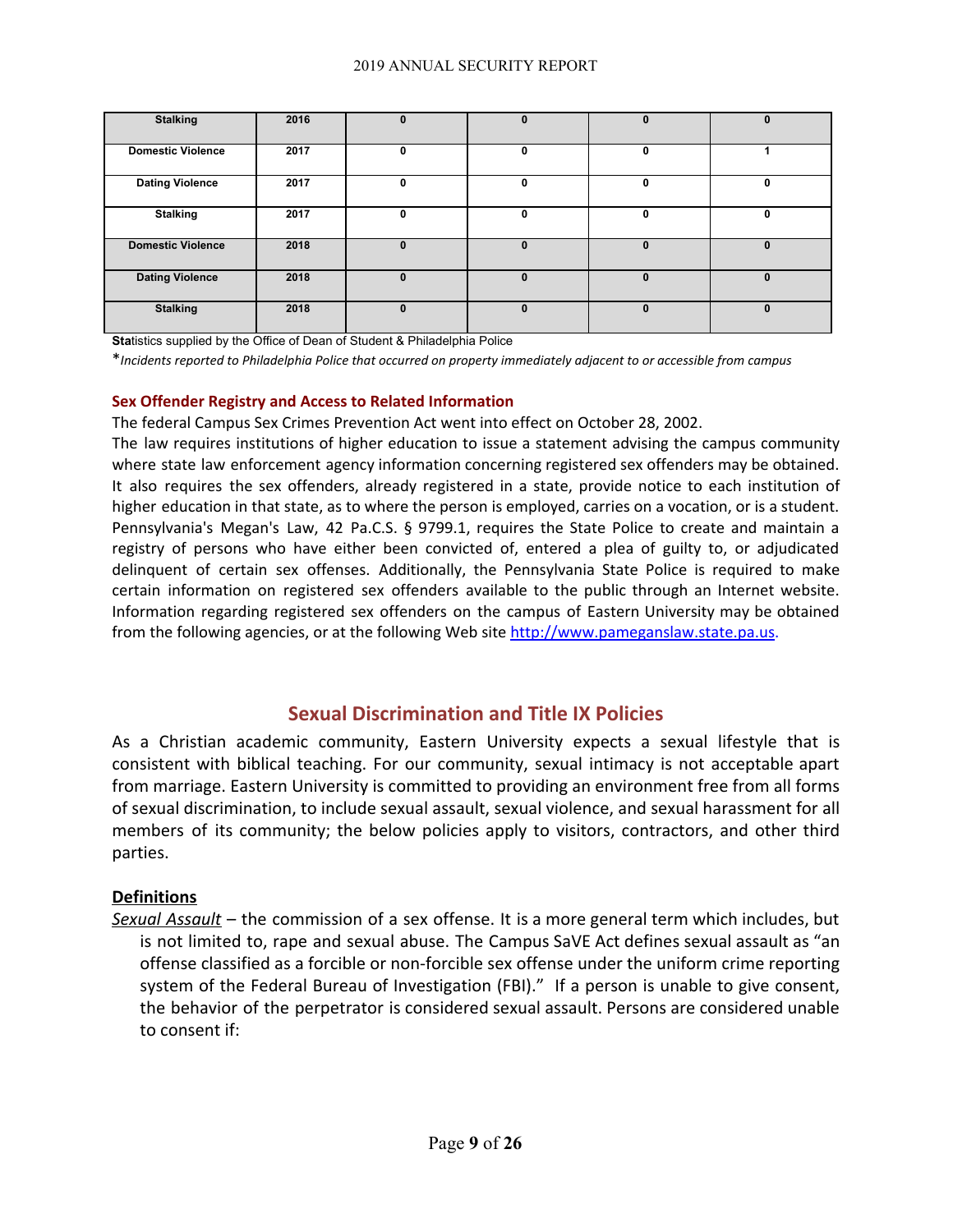- 1. they are temporarily incapable of appraising their conduct due to a) the influence of alcohol or drugs or b) physical helplessness because they are unconscious or otherwise physically unable to communicate consent;
- 2. they are impaired because they are suffering from a mental illness which renders them incapable of appraising the nature of their conduct; or
- 3. they are under the age of 18. Having a sexual encounter with a person under such circumstances is considered sexual assault, even if the assailant is under the influence of alcohol or drugs.
- *Consent* a clear, voluntary, unambiguous, and positive agreement to engage in specific sexual activity through a sexual encounter. Consent cannot be inferred from the absence of a "no"; a clear "yes," verbal or otherwise, is necessary.
- *Sexual Violence* sexual acts perpetrated against a person's will where consent is not obtained or where a person is incapable of giving consent due to his/her use of alcohol or other drugs. It is a form of sexual harassment, and includes rape, sexual assault, sexual battery, sexual coercion, unwanted touching, dating violence, and sexually motivated stalking.
- *Domestic Violence* a "felony or misdemeanor crimes of violence committed by a current or former spouse of the victim, by a person with whom the victim shares a child in common, by a person who is cohabitating with or has cohabitated with the victim as a spouse, by a person similarly situated to a spouse of the victim under the domestic or family violence laws of the jurisdiction…or by any other person against an adult or youth victim who is protected from that person's acts under the domestic or family violence laws of the jurisdiction."
- *Dating Violence* "violence committed by a person—(A) who is or has been in a social relationship of a romantic or intimate nature with the victim; and (B) where the existence of such a relationship shall be determined based on a consideration of the following factors:
	- i. the length of the relationship
	- ii. the type of relationship
	- iii. the frequency of interaction between the persons involved in the relationship"
- *Stalking -* "engaging in a course of conduct directed at a specific person that would cause a reasonable person to—(A) fear for his or her safety or the safety of others; or(B) suffer substantial emotional distress."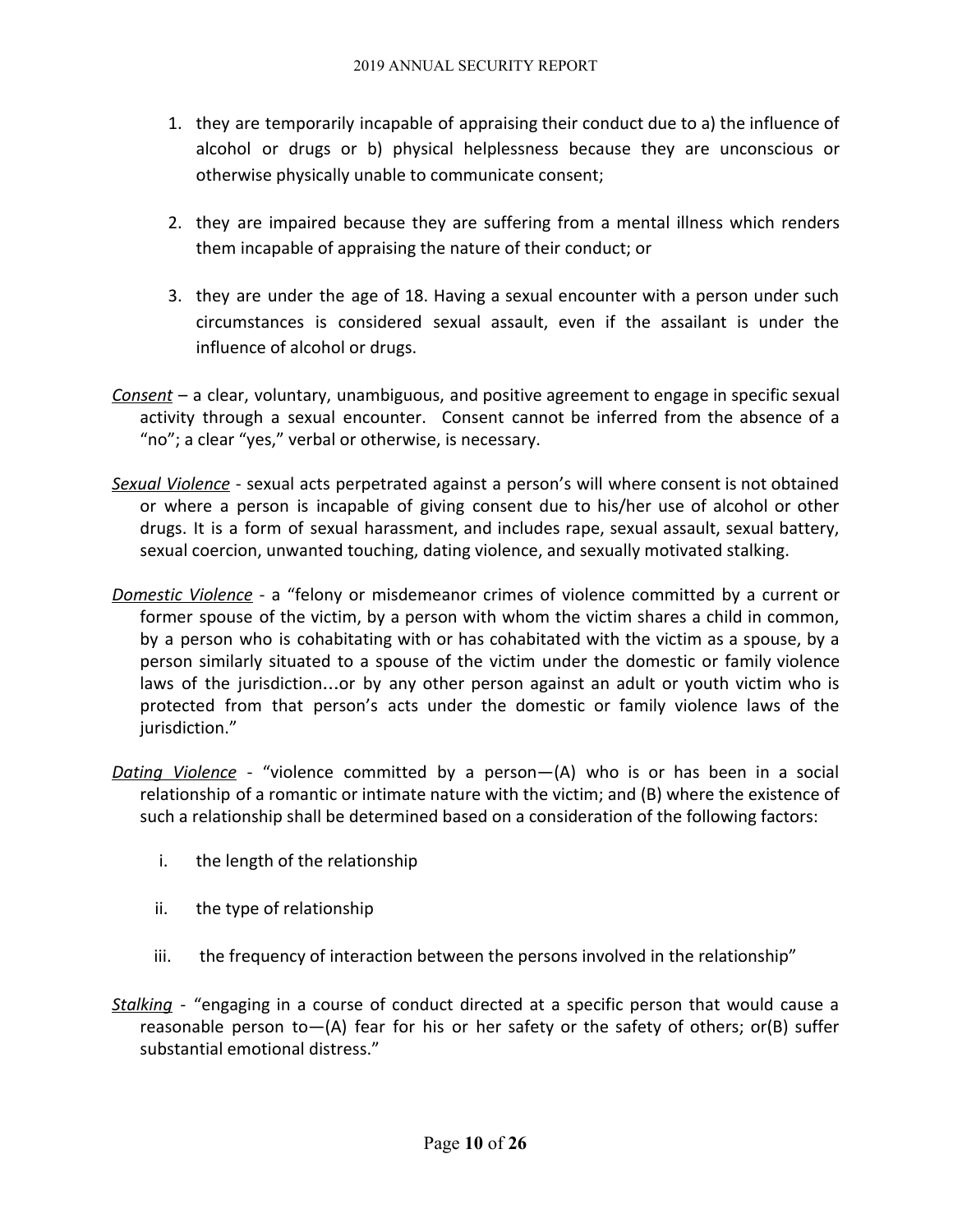- *Rape* forcing someone to have sexual intercourse, either vaginal, oral, or anal. The act may be perpetrated by a person who is either a stranger or an acquaintance of the victim. The force necessary can be any threat or physical force that places the victim in fear of anything, including but not limited to loss of job, lowered grades, injury, or death. The perpetrator does not need to use a weapon or to injure the victim in order or make the victim fearful.
- *Date Rape* also known as "acquaintance rape," "social rape," or "silent rape," is rape by someone the person knows-friend, roommate, classmate, date, neighbor, professor, employer, co-worker, fiancé, lover or ex-lover, or casual acquaintance.
- *Sexual Abuse* forcing a person to engage in any sexual contact other than sexual intercourse. Sexual abuse means any touching of the sexual or intimate parts of another person, whether directly or through clothing, which is offensive to the victim and which could reasonably be understood as offensive. (See Sexual Harassment Policy for additional infractions not covered in this document).

# **Sexual Assault Policy**

Sexual assault is a violation of Title VII of the Federal Civil Rights Act of 1964, Title IX of the 1972 Education Amendments Act, the Pennsylvania Human Relations Act, and the standards which Eastern University expects of its students. Sexual assault is a crime that involves power as the motive, sex as the weapon, and aggression as the method. Anyone can become a victim of sexual assault regardless of age, gender, race, appearance, or economic status. A person has the right to say "no" at any stage of an encounter.

However, a person does not have to say "no" for the attack to be considered a sexual assault. A person does not attract sexual assault by acting or dressing in a provocative manner. There is no evidence to support a link between physical attractiveness and sexual assault.

If you are sexually assaulted:

- 1. Immediately tell a trusted friend, a member of the Student Development staff, or CCAS counselor. You will need support throughout the process.
- 2. Seek medical attention immediately. Call your doctor or go to the hospital emergency room for treatment of any injuries and for collection of evidence for legal prosecution, even if you are not sure that you want to prosecute. You can decide later to prosecute, but the exam cannot wait. Seek medical assistance/forensic examination within 72 hours of the assault.
	- a) Medical personnel are required to make a report to the local police, but you have the right not to press charges.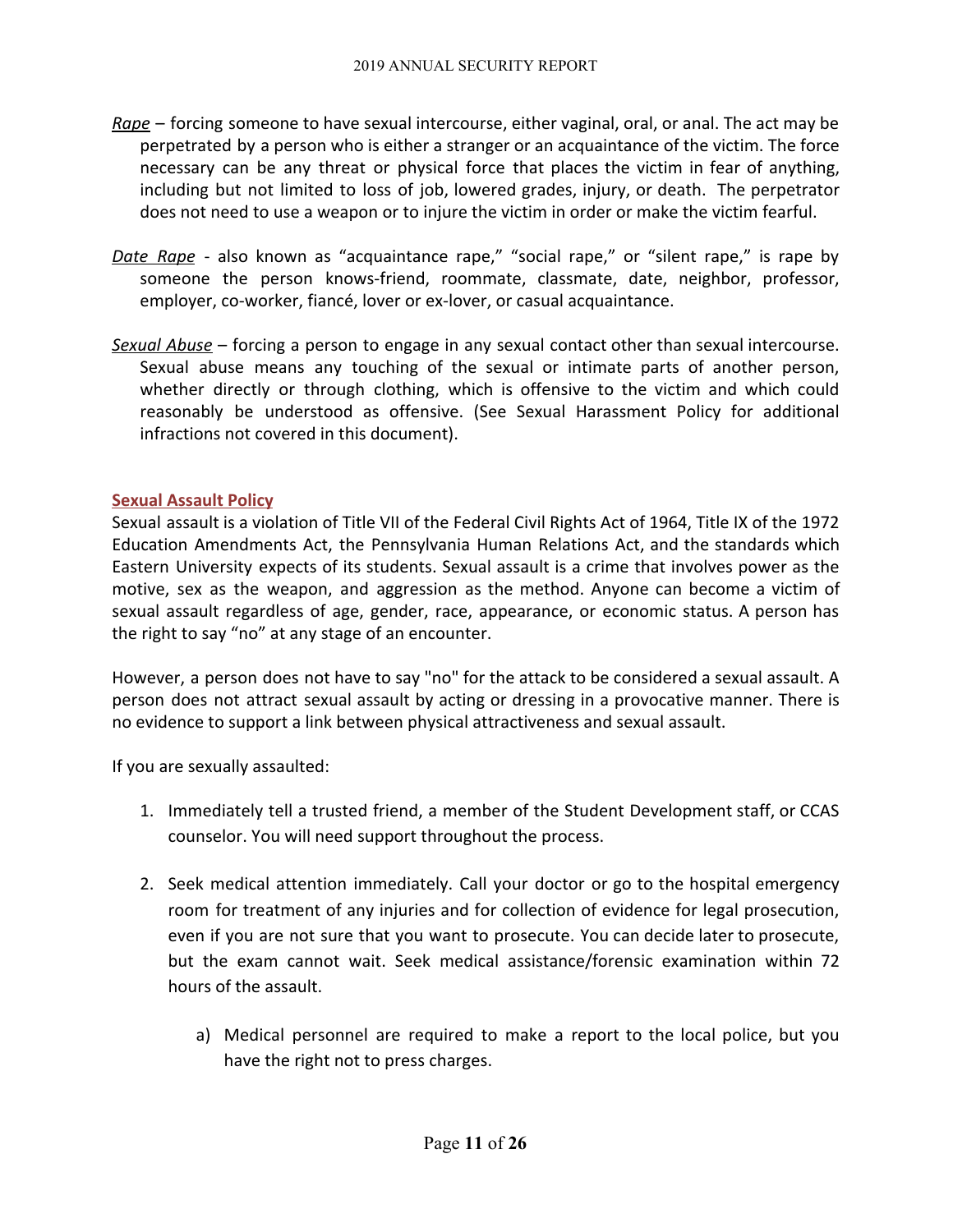- 3. Report the sexual assault to the police. They will inform you of your legal rights and help you collect evidence. You can decide whether or not to prosecute later. The Philadelphia police can be reached at **911**.
- 4. Make a written report of all the events that led up to the sexual assault, the sexual assault event, and your behavior after the sexual assault. Include dates, times, and witnesses.
- 5. Seek counseling. Your Resident Assistant, Residence Hall Director, or a member of the Student Development Office can help you contact the Eastern University Counseling Center. A counselor can give confidential support, help in decision-making, and help the victim to move through the emotional and psychological processes from victim to survivor.
- 6. Report the sexual assault to any member of the Student Development Office staff. See **Complaint Procedures** below for more information on the process.
- 7. DO NOT:
	- a. clean up, wipe or wash with tissue, douche, bathe, shower, or change your clothes before you go to the hospital. Do not go to the bathroom, brush your teeth or chew gum, eat or drink, smoke. Do not brush your hair, wash your hands, clean/sanitize cuts or injuries obtained during the assault.
	- b. be afraid to tell others and report this crime to the police.
	- c. blame yourself. **This is not your fault**.

# **Sex Discrimination Policy**

# **Statement of Policy**

Eastern University is committed to complying with all State and Federal laws prohibiting discrimination, including Title IX of the Education Amendments of 1972 and its implementing regulations, which prohibit discrimination on the basis of sex.

# **Prohibited Acts**

Title IX of the Educational Amendments of 1972 states:

No person in the United States shall, on the basis of sex, be excluded from participation in, or be *denied the benefits of, or be subjected to discrimination under any education program or any activity receiving Federal financial assistance.*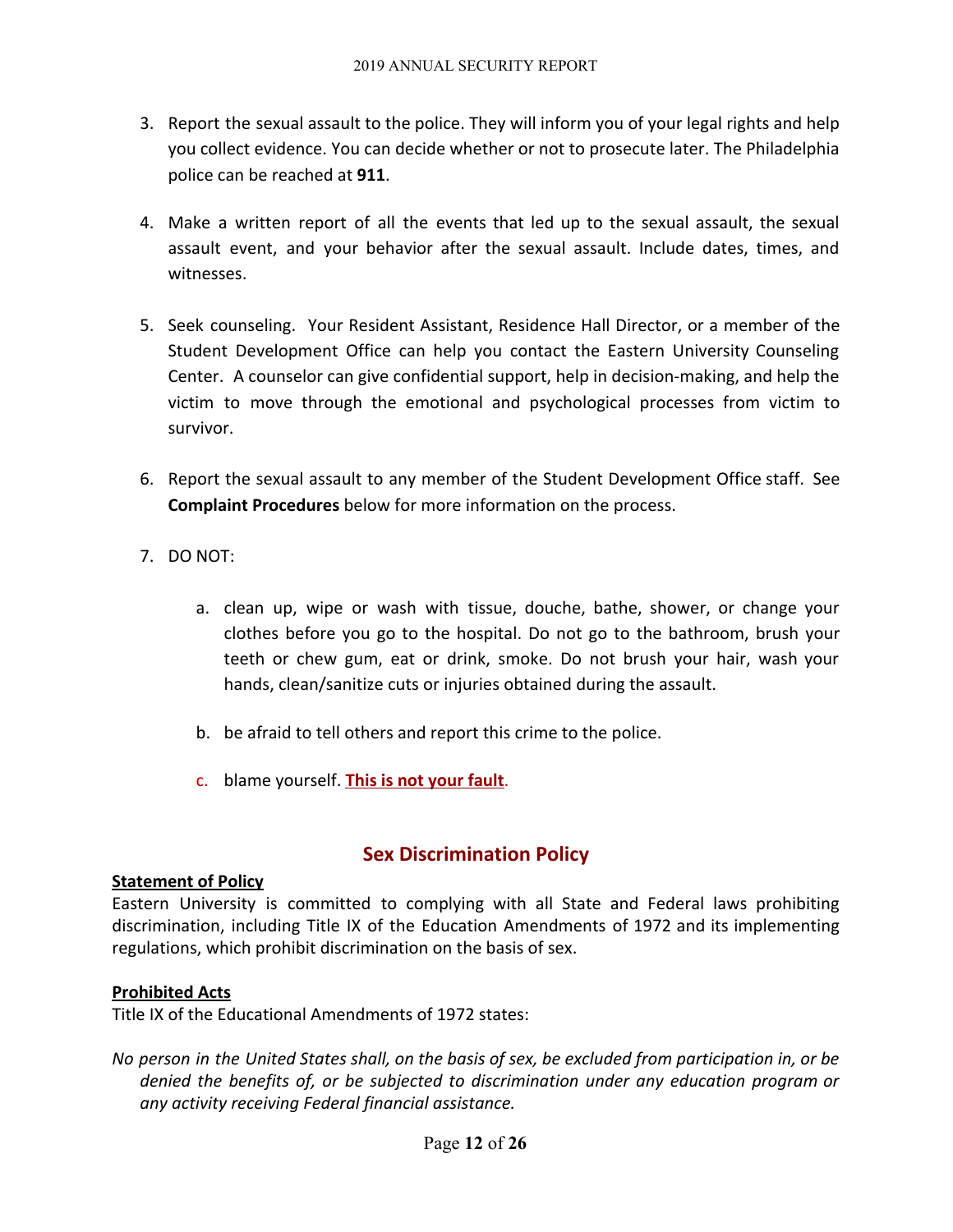Title IX, as it pertains to the Eastern University community, applies to but is not limited to, fair practices regarding: recruitment, admissions, housing, athletic, and extracurricular activities, rules and regulations, discipline, class enrollment, access to programs, courses, and internships, distribution of financial assistance, distribution of institutional resources, hiring practices, employment, promotion, and policies, among other things.

# **Title IX Coordinator**

The Title IX coordinator responsible for Title IX compliance at Eastern University is Jacqueline Irving, Vice Provost for Student Development, Walton Hall rm. 200, St. Davids campus. Phone**: (610) 341-5823**, [jirving@eastern.edu](mailto:jirving@eastern.edu).

# **Complaint Procedures**

Any person at Eastern University who believes that s/he has been discriminated against on the basis of sex (the "complainant"), by Eastern University students, faculty, staff or outside third parties is encouraged to promptly take the following actions:

- 1. Immediately communicate with the individual perceived as engaging in discriminatory conduct (the "respondent") and request a proposed course of action to resolve the situation.
- 2. If the matter cannot be resolved at that level or if the complainant does not wish to or feel comfortable communicating directly with the respondent, then the complainant may make a complaint in writing within two weeks of the alleged discriminatory conduct to the Vice Provost for Student Development. If the Vice Provost for Student Development is involved in the acts that the complainant believes to be discriminatory, then the complaint should be made to the General Counsel.
- 3. The complaint should provide the following information.
	- a. The names, addresses and telephone numbers, if available, of the complainant and respondent;
	- b. Specific acts alleged, including dates, times and locations;
	- c. Names of any potential witnesses, including addresses and telephone numbers, if available
	- d. Actions taken by any party to address the discrimination, if any.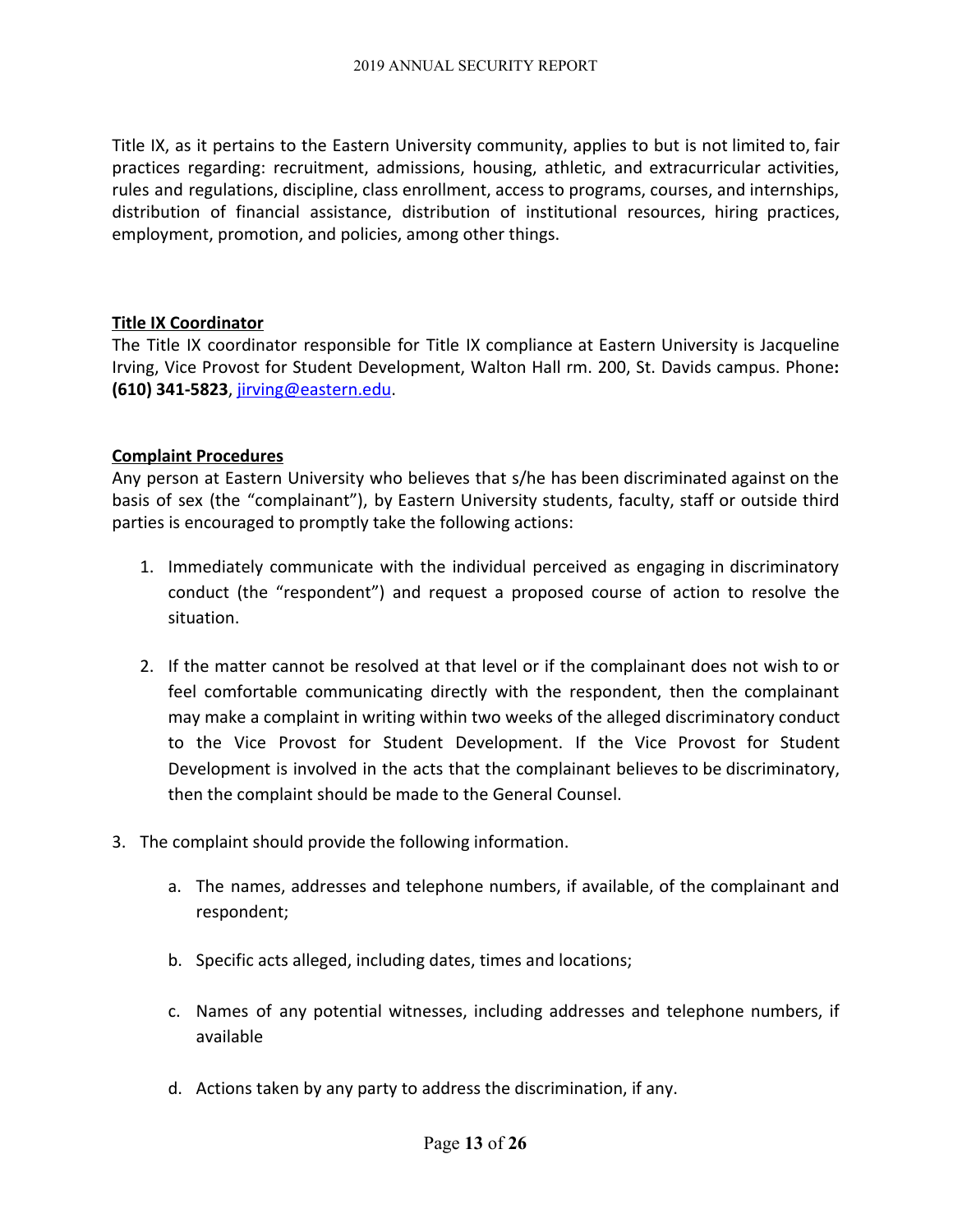# **Investigation Procedures**

The following procedures will govern all investigations of complaints alleging violations of this policy. Eastern reserves the right to deviate from these procedures only when such deviation is necessary to ensure appropriate processing of the investigation. **Preponderance of the Evidence** will be used in all cases for adjudication decisions.

- 1. The investigation will begin within 10 work days<sup>1</sup> of the receipt of the complaint. Should the Vice Provost for Student Development be unavailable within the time frame, his/her designee will act instead. If the Vice Provost for Student Development or his/her designee is involved in the alleged discrimination, the complaint will be investigated by General Counsel.
- 2. The Vice Provost for Student Development, or his/her designee(s), will investigate allegations of violations of this policy.
- 3. If the complainant or the respondent is under 18 years of age h/her parent or legal guardian will be notified of the complaint via phone, e-mail or US mail.
- 4. The investigation should include interviewing the complainant and the respondent, as well as any relevant witnesses suggested by the complainant and the respondent.
- 5. The investigation should also include interviewing any additional witnesses or reviewing any documents deemed relevant by the Vice Provost for Student Development or his/her designee(s).
- 6. Confidentiality of the investigation will be maintained to the extent possible. If a complainant requests confidentiality or asks that the complaint not be pursued, Eastern will weigh the request for confidentiality against the following factors: the seriousness of the alleged harassment, the complainant's age, whether there have been other harassment complaints about the same individual, and the alleged harasser.
- 7. If witnesses cannot be reached or are not available, the complaint will be investigated in their absence.

<sup>1</sup>Work days are defined as days in a row, when the University is open for business, excluding Saturday and Sunday.

<sup>&</sup>lt;sup>2</sup> As outlined in the Dear Colleague letter and the Campus SaVE Act.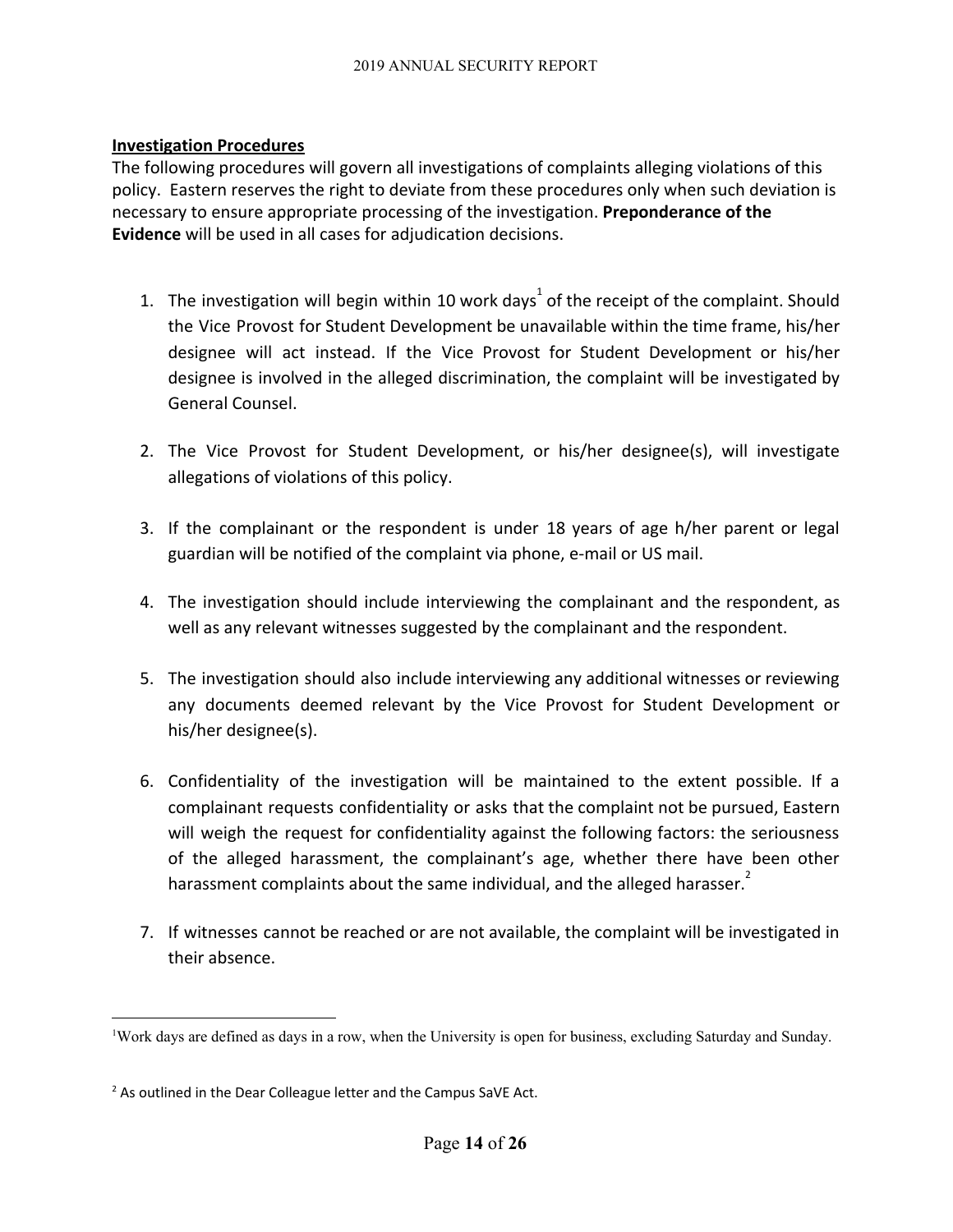- 8. After all available information is reviewed and interviews are completed, the Vice Provost for Student Development or his/her designee(s) will:
- a. Determine whether a violation of this policy has occurred, and if so, the appropriate response.
- b. Notify the complainant and the respondent either verbally or in writing of the outcome of the investigation within five working days after the completion of the investigation.
- c. Make recommendations to the appropriate supervisor/dean regarding discipline, if warranted.
- d. Partner with departments, divisions, programs and Deans to take any corrective action as may be appropriate under the circumstances.
- 9. All complaints will be adjudicated as expeditiously as possible and generally within 30 work days.

# **Appeal Procedures**

- 1. Within two weeks of being notified by the Vice Provost for Student Development or his/her designee of the decision regarding the investigation, either party may appeal the decision by submitting a written statement of the basis for the appeal to Judiciary Board.
- 2. Appeals will be heard by the aforementioned Judiciary Board who will hear/review statements (oral or written) from the parties and review evidence compiled by the Vice Provost for Student Development during his/her investigation. All appeals will be heard as expeditiously as possible and generally within 30 work days.
- 3. Eastern University believes that individuals involved in a sex discrimination investigation should be heard in final appeal by an impartial Judiciary Board with representation by at least one member from their primary constituency group (i.e., student, faculty or staff, which includes administration). Accordingly, members of the Judiciary Board shall reflect the primary constituency group of the complainant and the respondent.

| When the alleged<br>discrimination involves: | The Judiciary Board will be<br>composed of: |  |
|----------------------------------------------|---------------------------------------------|--|
| Faculty and student                          | Faculty and student(s)                      |  |
| Staff and student                            | Faculty, staff and student(s)               |  |
| Student and student                          | Faculty and student(s)                      |  |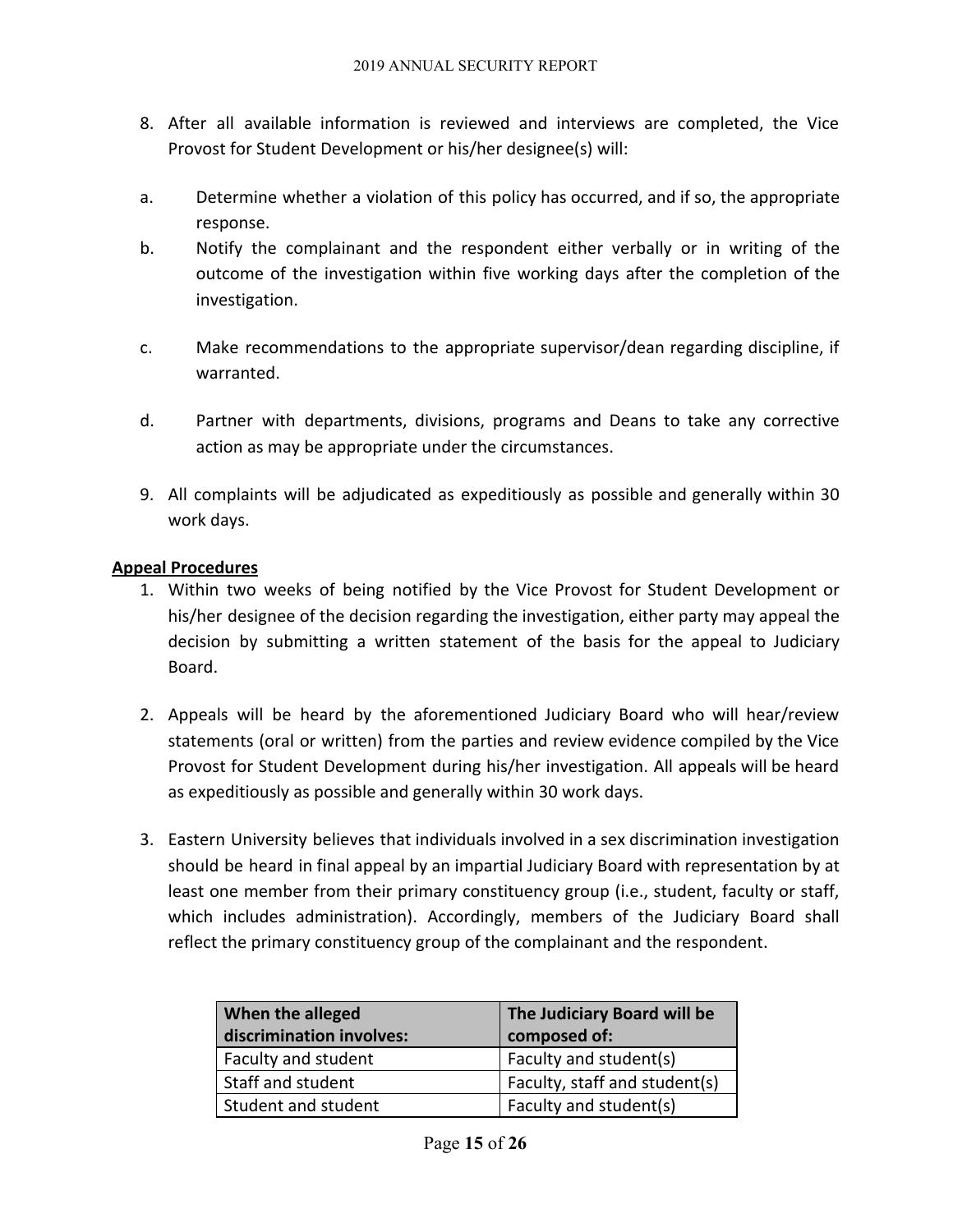| Staff and staff or faculty and staff $\Box$ Faculty and staff |         |
|---------------------------------------------------------------|---------|
| Faculty and faculty                                           | Faculty |

4. The decision of the Board will be communicated to the complainant within five working days of the conclusion of the Board's investigation. The decision of the Board will be final.

# **Retaliation**

Retaliation against a person who brings a complaint alleging a violation of this policy or who participates in an investigation is strictly prohibited. Under the law, retaliation includes any form of intimidation, threat, coercion or any other type of discrimination because of the individual's complaint or participation. Retaliation will be cause for appropriate disciplinary action in accordance with the procedures set forth above. Students, faculty or staff who knowingly make false charges alleging violations of this policy may be subjected to disciplinary action, as well as any related/relevant civil or criminal legal proceedings.

# **Sexual Harassment Policy**

Believing that members of our community have the right to work, study, and communicate with each other in an atmosphere free from unsolicited and unwelcome sexual advances, Eastern University does not condone and will not tolerate any behavior, verbal or physical, which constitutes sexual harassment.

# **Definition**

Sexual harassment is a form of discrimination in violation of Title VII of the Federal Civil Rights Act of 1964, Title IX of the 1972 Education Amendments, the Pennsylvania Human Relations Act, and Eastern University Policy. Unwelcome sexual advances, requests for sexual favors, inappropriate behavior of a sexual nature, and other written, verbal, or physical conduct of a sexually intimidating or offensive nature constitutes sexual harassment when:

- 1. such conduct is pursued among persons who have not mutually consented (implicitly or explicitly, verbally or non-verbally) to such conduct;
- 2. submission to such conduct is made, explicitly or implicitly, a term or a condition for a employment, advancement, matriculation, or academic evaluation at Eastern University;
- 3. submission to, or rejection of, such conduct is used as the basis for employment or academic decisions;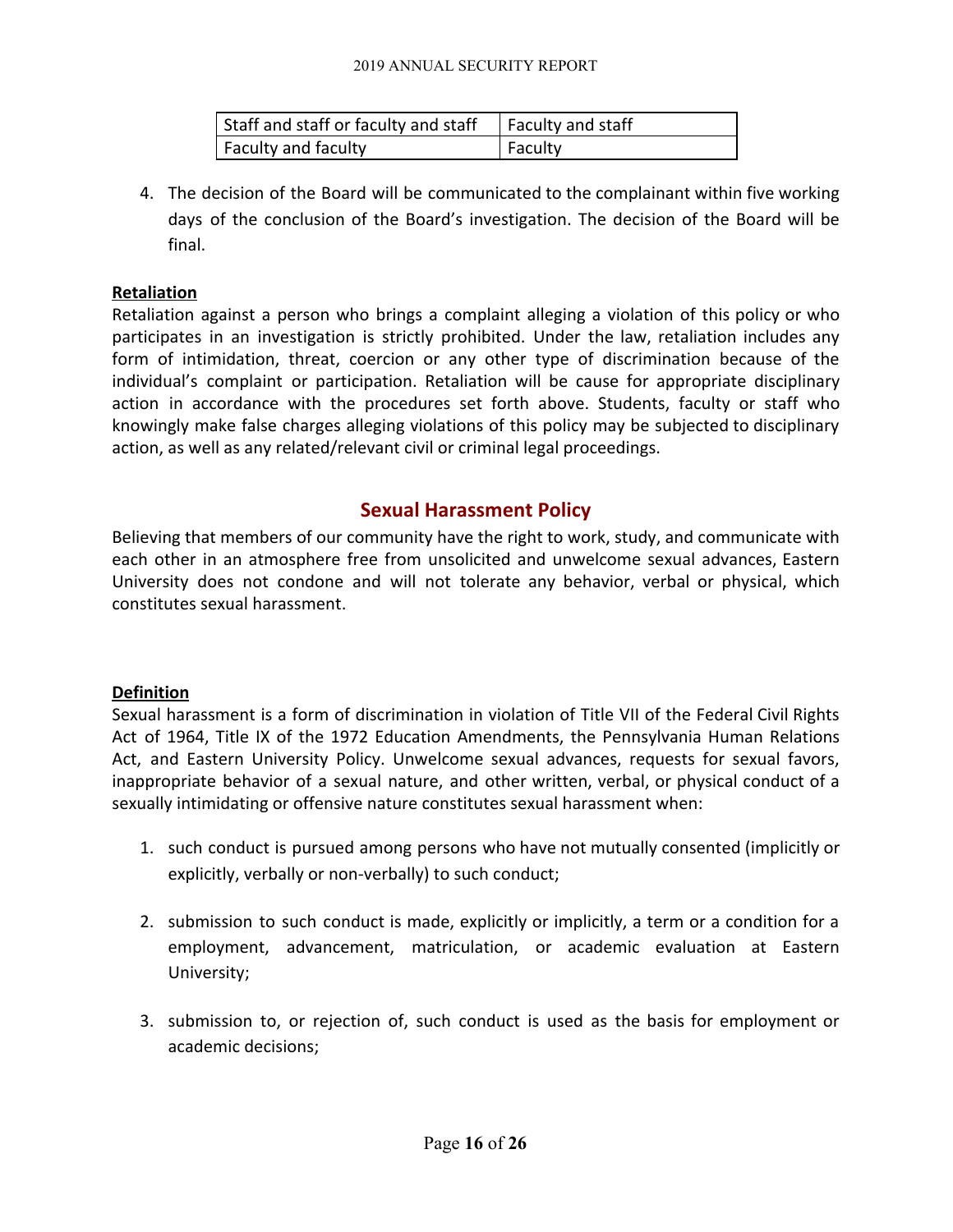- 4. a pattern exists of singling out members of one sex for disproportionate attention with elements of emotional or physical pressure;
- 5. such conduct has the purpose or effect of substantially interfering with an individual's employment or academic performance or creating an intimidating, hostile, or offensive residential, work, or academic environment. Sexual harassment is unwelcome and usually repeated behavior, but in some instances it can be an action that occurs only once.

Examples of sexually harassing conduct include, but are not limited to:

- 1. repeated sexually suggestive looks, gestures, or questions;
- 2. repeated, unwanted, and unacceptable remarks that stigmatize or ridicule on the basis of gender or sexual matters;
- 3. persistent following, letters, or phone calls discussing sexual matters;
- 4. display of offensive, sexually oriented visual materials (i.e. photos or posters), except those used for the purposes of instruction as appropriate to course objectives;
- 5. cornering or leaning over, touching, pinching, or patting;
- 6. pressure for sexual favors.

# **Dealing with Sexual Harassment**

Eastern University strongly urges that each member of the community know her/his rights and responsibilities, cooperate with those who are designated to help resolve allegations of harassment, and report all incidents of harassment, especially if she/he is a victim.

# **What To Do**

- 1. Say "no" to the offender. Respond immediately and directly to the offender, indicating that the behavior or remark is not acceptable. State without smiling or apologizing that you want the behavior to stop, and make it clear that you do not approve.
- 2. Do not ignore the problem. Experience shows that this only makes things worse.
- 3. If you are unsure that your experience was sexual harassment, discuss it with a trusted friend, colleague, or a member of the Student Development staff on an informal basis.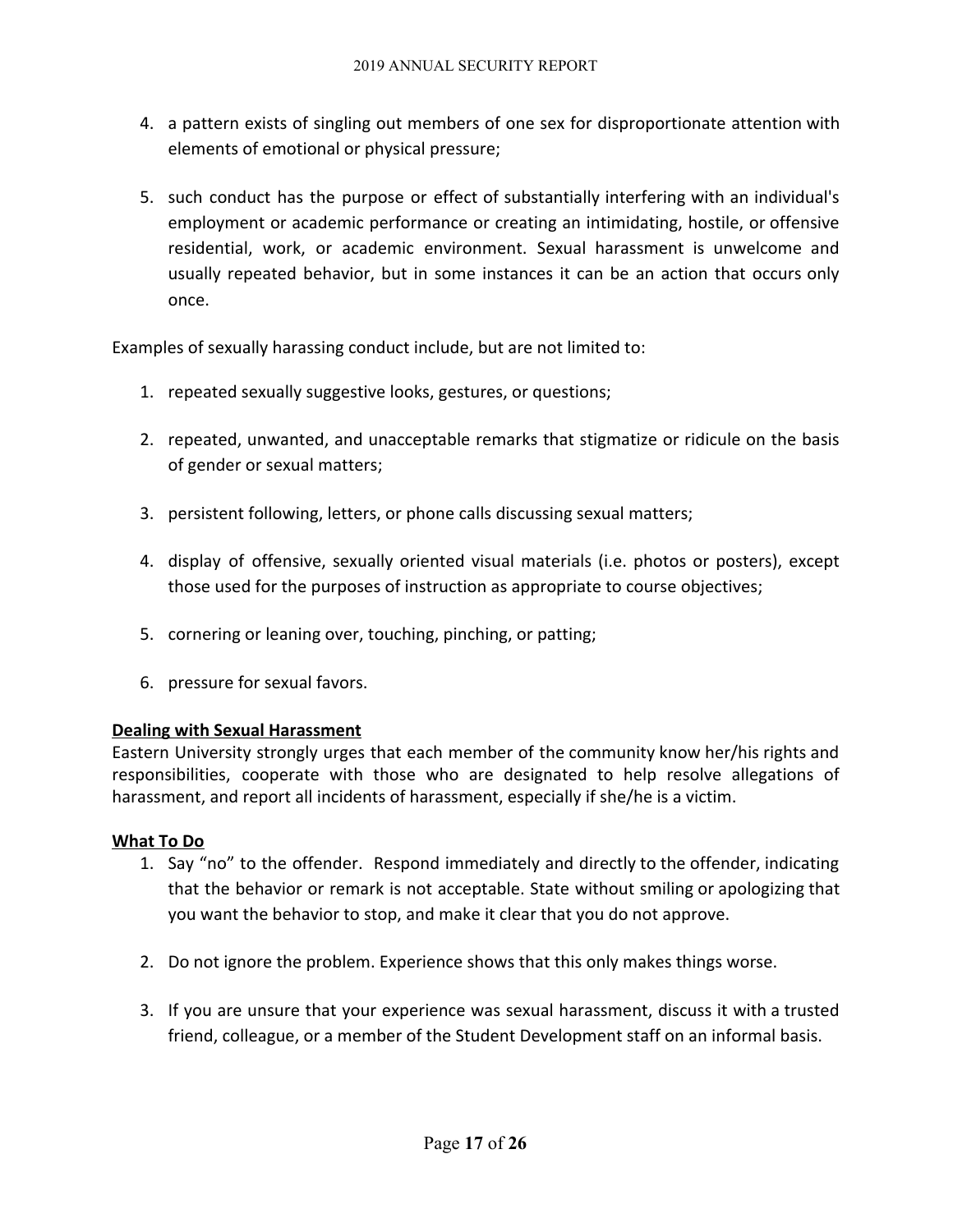- 4. Keep a written record of the harassment. Include the date, time, place, and any other relevant circumstances. Record your response to the harassment as well. Keep all relevant correspondence that may be used as evidence of harassment, such as letters, notes, or memos.
- 5. Find out if someone witnessed the incident or your reaction immediately after the incident. That person may be a witness for you. Take names and phone numbers for future reference.
- 6. If you feel that your academic or work evaluation will be effected by the harassment, ask for and collect copies of past academic work or evaluations or anything that would tell the quality of your work.

# **The Procedure for Reporting Sexual Assault/Sexual Harassment**

Members of the Eastern University community are encouraged to report information regarding an alleged incident of sexual harassment or assault to any member of the Student Development staff. Although any member of the Student Development staff may be informed, that member will report the incident to the Dean of Students, who will investigate it.

Should the alleged victim choose to do so, she/he may choose a support person who may be a friend or a trusted staff or faculty member of the Eastern University community. Faculty and staff members, including Resident Assistants, but with the exception of professional counselors, have a duty to report any and all sexual assault to the Title IX Coordinator. The support person may accompany and advise the alleged victim in the investigation and in any informal or formal procedures that follow.

The following procedures apply when the alleged perpetrator is a student. To initiate an informal grievance, the victim of the alleged incident or her/his support person should inform the Dean of Students of her/his intent. The Dean will seek to resolve the complaint informally in a manner satisfactory to both the complaining party and the accused party. If the complaint is not resolved to the satisfaction of both parties, the complaining party may elect to initiate a formal grievance. The victim of the alleged incident is not obligated to pursue an informal grievance before filing a formal grievance.

The victim of the alleged incident may initiate a formal grievance to the Dean of Students, after which the Dean of Students will notify the accused party of the incident. If evidence warrants it, a formal hearing will be convened. The nature of the charges necessitate that the Judiciary Board be composed of the Dean of Students, at least one male faculty or staff member, at least one female faculty or staff member, at least one male student, and at least one female student. The fifth voting member will be of the same gender as the alleged victim. An effort will be made to have the same members of the Board present at every hearing for the particular case. Either the victim or the accused may request that a student member be included or excluded. The Hearing, Disciplinary Sanction, and Appeals Process are outlined elsewhere in this handbook.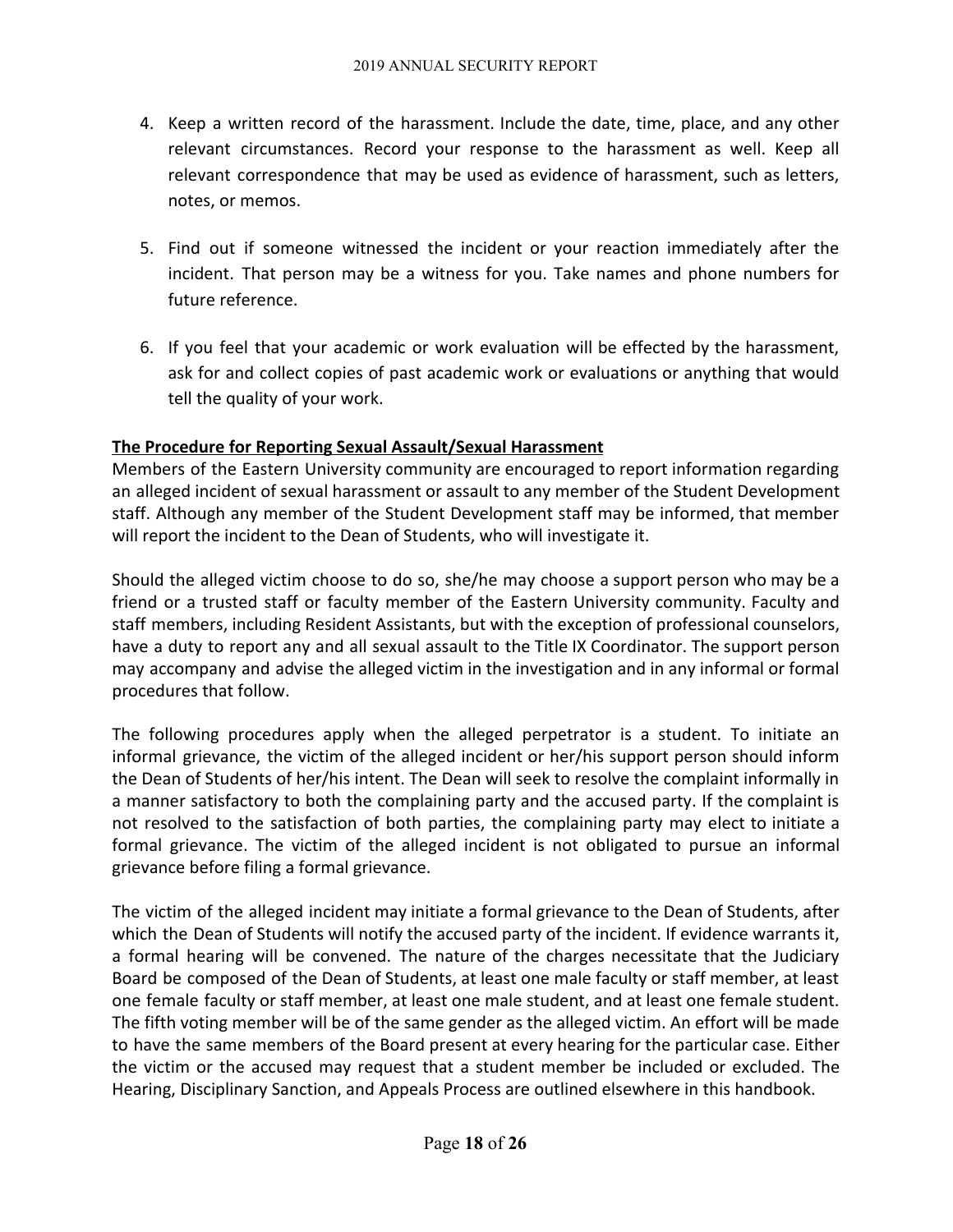If the alleged perpetrator is a member of the faculty or staff, the Dean of Students will report the incident to the Vice- Provost or Dean to whom the alleged perpetrator reports. The provisions of the Faculty and Staff Handbook, available in the full official edition of the Sexual Harassment Policy, will pertain relative to hearing proceedings.

# **Confidentiality and External Charges**

The university will maintain complete confidentiality regarding allegations. Only those directly involved in the alleged incident(s) and resulting investigation will have access to information concerning the case unless the alleged victim or accused chooses otherwise. The victim of criminal activity such as sexual harassment or assault is strongly encouraged to file formal charges with the local police. The victim will receive support from all members of the Student Development Office, should the victim choose this option. The internal procedure will be implemented and disciplinary sanctions imposed without regard to the status of the external procedure.

Eastern University strictly prohibits any retaliation, intimidation, or coercion directed against any member of the community, anyone who intends to register a complaint, or anyone who has done so. Any member of the community who, after appropriate investigation, has been determined to have retaliated against a complainant or one who expresses the intent to complain (or against any other party involved), will be subject to disciplinary action. If any member of the Eastern University community believes she/he has been retaliated against, that person should contact a member of the Student Development Staff.

# **Victim's Rights at Eastern University**

Eastern University is concerned for those within the community who might become victims related to the actions of others in the community as well as those outside the community. Although internal incidents are rare, victims should know their rights and advocate for themselves regarding them.

The following are Victim's Rights at Eastern University:

- To request advice and personal support from authorities without making a formal complaint
- To make a complaint and then withdraw the complaint
- To present a spoken or written report and or complaint concerning the matter, to appropriate authorities
- To have a friend or personal counselor accompany them at meetings concerning the matter
- Should the case go before the Student-Faculty Judiciary Board: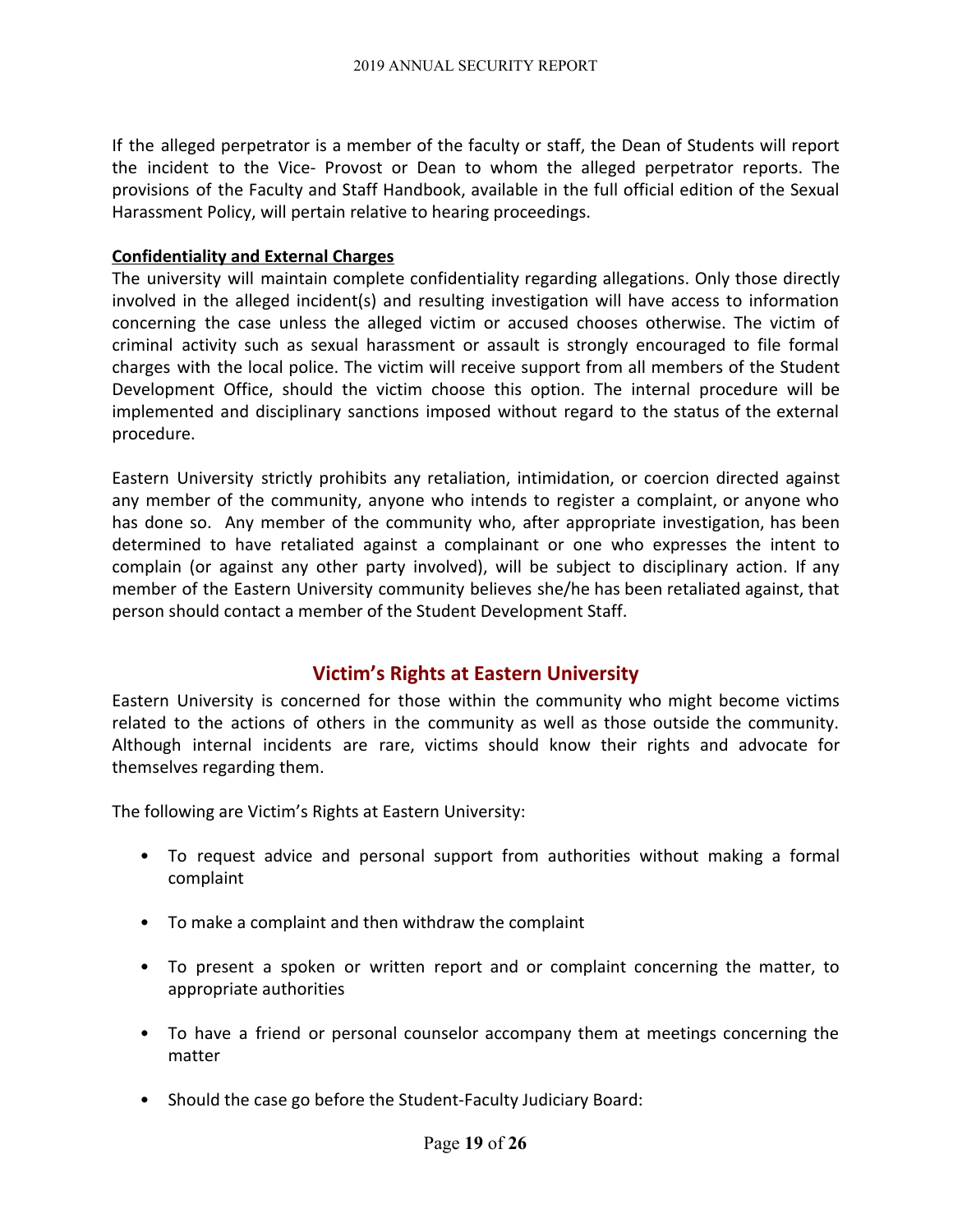- To submit a written statement to the Dean of Students to be read during the hearing
- To request to the Dean of Students anonymity during the hearing
- To be informed of the outcome of the hearing. This may be done verbally or in writing by the Dean of Students or designee.

Victims may consider bringing their case through the legal system and/ or to other external authorities. The choice to do this or not rests solely with the victim. Note that adjudication of matters relative to student behavior within a private university setting is not subject to laws regarding legal proceedings, nor is it meant to be a substitute for the legal process. Regardless of the victim's decision relative to bringing external charges, when school policy has been broken internal disciplinary procedures will be followed and concluded, with or without reference to external adjudication, at the discretion of the Dean of Students.

Victims who participate in the legal system should understand their rights under the law within the state of Pennsylvania. Pennsylvania, victim's rights can be found [here](http://crime.about.com/od/victims/qt/victims_pa.htm).

Victim's rights differ state by state. Victims are advised to check policy in the appropriate state where the concerning event occurred.

# **The Federal Campus Sexual Assault Victims Bill of Rights**

- Survivors shall be notified of their options to notify law enforcement.
- Accuser and accused must have the same opportunity to have others present.
- Both parties shall be informed of the outcome of any disciplinary proceeding.
- Survivors shall be notified of counseling services.
- Survivors shall be notified of options for changing academic and living situations.

*The Campus Sexual Assault Victims' Bill of Rights" exists as a part of the campus security reporting requirements, commonly known as the Jeanne Clery Act.*

# **Pennsylvania Crime Victim's Bill of Rights**

# **PENNSYLVANIA VICTIM'S BILL OF RIGHTS**

As a victim of crime in Pennsylvania you have the following rights:

● To receive basic information concerning the services to assist you;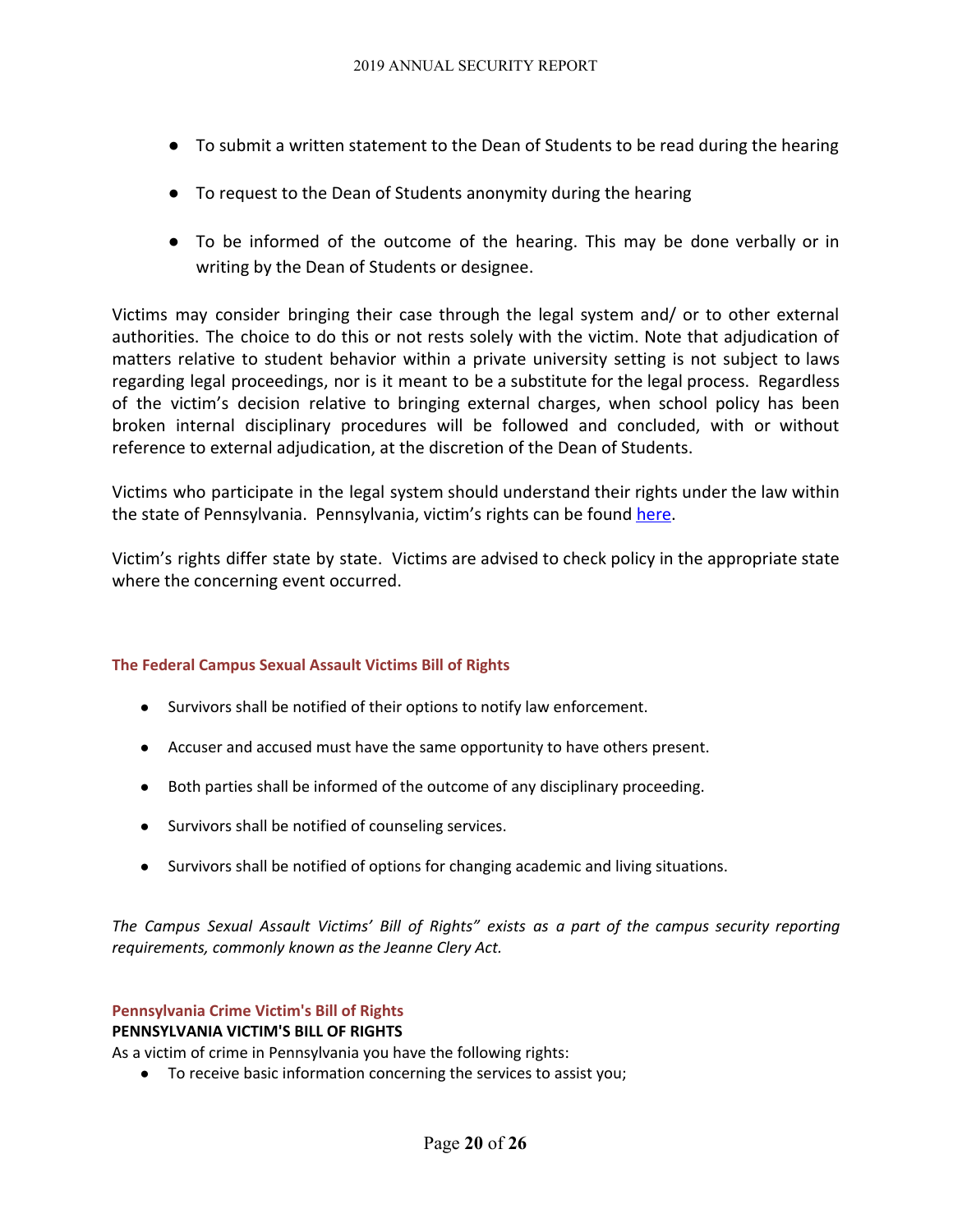- To be notified of certain significant actions and proceedings pertaining to your case, including, in personal injury crimes, the arrest of the suspect and escape from police custody;
- To be accompanied at all public criminal proceedings by a family member, a victim advocate or another person;
- In cases of personal injury crimes, burglary, or driving under the influence involving bodily injury, to submit prior comment to the prosecutor's office on the potential reduction or dropping of any charge or changing of a plea;
- To offer prior comment or to submit a written victim impact statement for the judge's consideration at sentencing;
- To recover your losses, to the extent possible, through restitution, compensation through the victim's compensation program and the return of property which was seized as evidence when it is no longer needed by the prosecutor;
- In personal injury crimes where the offender is sentenced to a state prison, to provide prior comment on and to receive notice of release decisions, and to be immediately notified if the offender escapes;
- In personal injury crimes where the offender is sentenced to a local correctional facility, to receive notice of release decisions and to be immediately notified if the offender escapes; \
- To receive immediate notice of release on bail where the offender is committed to a local correctional facility for violation of a protection from abuse order;
- To receive notice when an offender is committed to a mental health facility from a state prison and of the discharge, transfer or escape of the offender from the mental health facility; and
- To have assistance in the preparation of, submission of and follow-up on the financial assistance claims to the Crime Victim's Compensation Board.

#### **IMPORTANT NUMBERS**

# **Off Campus Victim/Witness Contact Resources**

| <b>LOCATION</b>                | <b>CONTACT</b>  | <b>PHONE</b> |
|--------------------------------|-----------------|--------------|
| Philadelphia Police Department | <b>Business</b> |              |
|                                | Emergency       | 911          |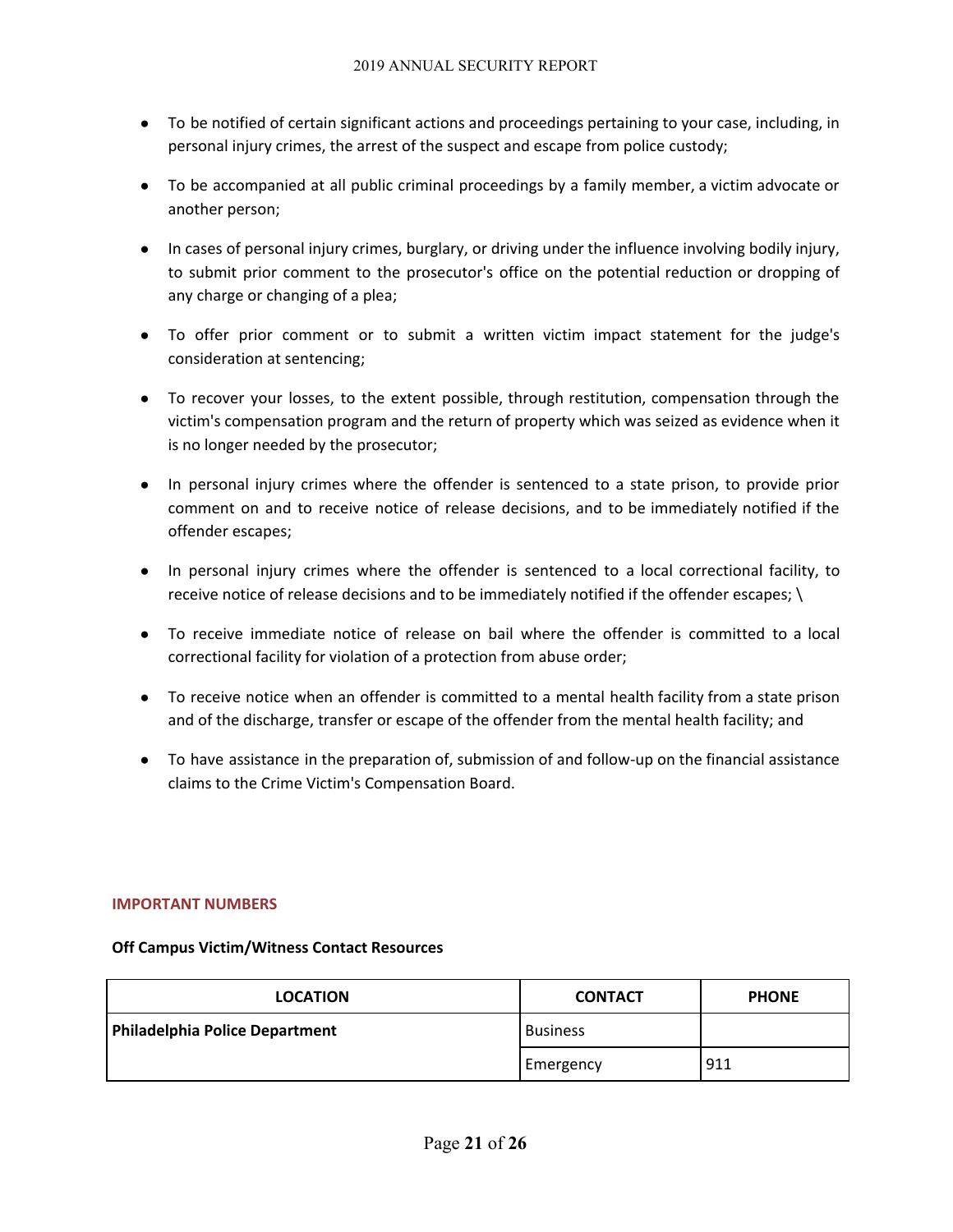| <b>Pennsylvania State Police</b>               | 2201 Belmont Ave,<br>Philadelphia, PA 19131 | 215-452-5216 |
|------------------------------------------------|---------------------------------------------|--------------|
| <b>Philadelphia District Attorney's Office</b> | 3 S Penn Square,<br>Philadelphia, PA 19107  | 215-686-8000 |

#### **Eastern University Victim/Witness Contact Resources – located at St. Davids Campus**

| OFFICE/DEPARTMENT                                                 | <b>CONTACT</b>                                                                     | <b>PHONE</b> |
|-------------------------------------------------------------------|------------------------------------------------------------------------------------|--------------|
| <b>Student Development</b>                                        | Jacqueline Irving,<br>Vice Provost for Student Development<br>Title IX coordinator | 610-341-5823 |
| <b>Student Development</b>                                        | Sarah Piff<br>Dean of Students                                                     | 610-341-5822 |
| <b>Student Health Center</b>                                      | <b>Teresa Kelly</b><br>Manager of Student Health Center                            | 610-341-5955 |
| <b>Public Safety</b>                                              | <b>Michael D. Bicking</b><br>Director of Public Safety                             | 610-341-1720 |
|                                                                   | <b>Public Safety Officers</b>                                                      | 610-341-1737 |
| <b>CCAS CUSHING CENTER for</b><br><b>Counseling &amp; Support</b> | Lisa Hemlick Ph.D<br>Director Center for Counseling & Academic<br>Support          | 610-341-5837 |
| Chaplain                                                          | Rev. Joseph B Modica Ph.D<br>University Chaplain                                   | 610-341-5826 |
| <b>Human Resources</b>                                            | <b>Kacey Bernard</b><br>Chief Human Resource Officer                               | 610-341-1481 |

In addition to providing this information to students and employees, each institution of higher education is required to annually report crime statistics and rates to the State Police for publication in the Pennsylvania Uniform Crime Report, "Crime in Pennsylvania." The Federal Student Right-to-Know and Campus Security Act of 1990 and the Federal Higher Education Amendments of 1992 also mandate, along with other requirements, that universities publish statistics regarding campus crime.

*This information is provided in compliance with House Bill #1900 (Clery Legislation)*

*The Eastern University Public Safety Department is required to report crimes under the Uniform Crime Reporting for compliance with PA law, in addition to the Jeanne Clery Act. Due to the difference in crime classifications and their definitions, reported statistics in the two reports are not generally comparable. (Student data is based on fall semester student and employee population.)*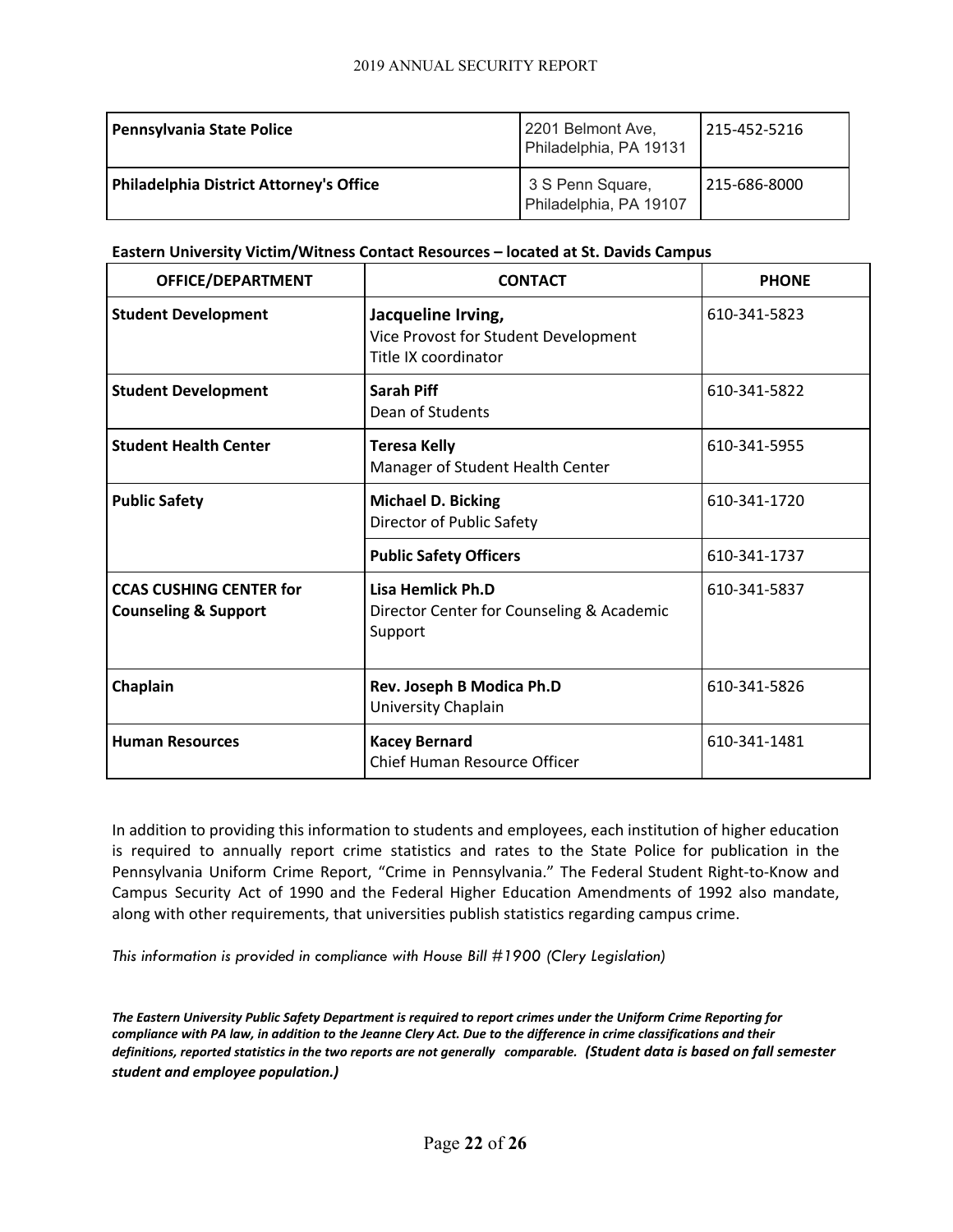| <b>YEAR</b> | <b>NUMBER OF STUDENTS</b> |  |
|-------------|---------------------------|--|
| 2016        | 268                       |  |
| 2017        | 159                       |  |
| 2018        | 180                       |  |

#### **OFFENSES**

| <b>REPORTABLE CRIME</b><br><b>CATEGORIES</b> | <b>YEAR / Crimes</b> | <b>Crimes/Students</b> |
|----------------------------------------------|----------------------|------------------------|
| <b>Aggravated Assault</b>                    | 2016/0               | 0/0                    |
|                                              | 2017/0               | 0/0                    |
|                                              | 2018/0               | 0/0                    |
| <b>Other Assaults</b>                        | 2016/0               | 0/0                    |
|                                              | 2017/0               | 0/0                    |
|                                              | 2018 / 0             | 0/0                    |
| <b>Arson</b>                                 | 2016/0               | 0/0                    |
|                                              | 2017/0               | 0/0                    |
|                                              | 2018/0               | 0/0                    |
| <b>Burglary</b>                              | 2016/0               | 0/0                    |
|                                              | 2017/0               | 0/0                    |
|                                              | 2018/0               | 0/0                    |
| <b>Disorderly Conduct</b>                    | 2016/0               | 0/0                    |
|                                              | 2017/0               | 0/0                    |
|                                              | 2018/0               | 0/0                    |
| <b>Driving Under Influence</b>               | 2016/0               | 0/0                    |
|                                              | 2017/0               | 0/0                    |
|                                              | 2018/0               | 0/0                    |
|                                              | 2016/0               | 0/0                    |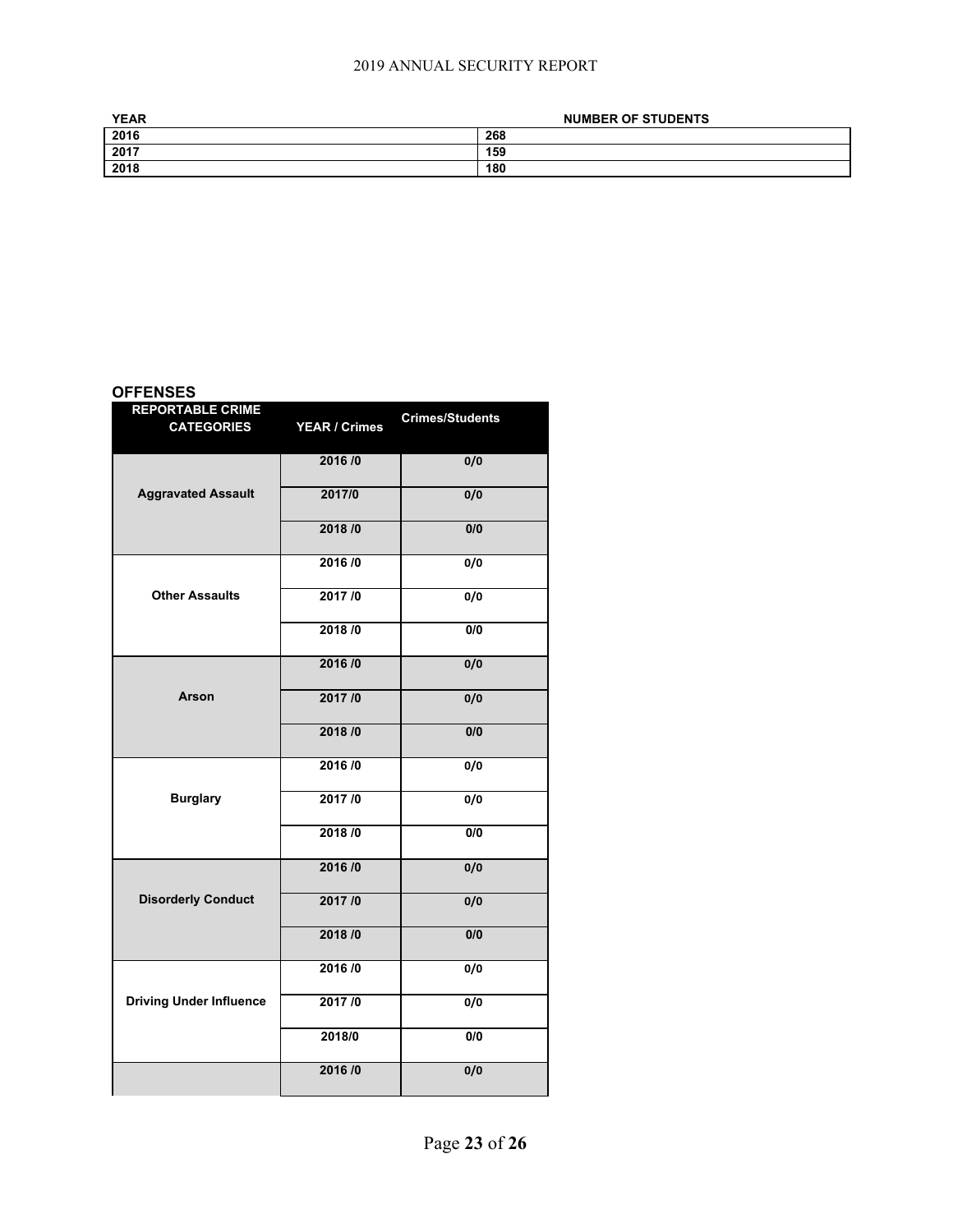| <b>Drug Abuse</b>              | 2017/0 | 0/0              |
|--------------------------------|--------|------------------|
|                                | 2018/0 | 0/0              |
|                                | 2016/0 | $\overline{0/0}$ |
| <b>Drunkenness</b>             | 2017/0 | $\overline{0/0}$ |
|                                | 2018/0 | 0/0              |
|                                | 2016/0 | 0/0              |
| <b>Embezzlement</b>            | 2017/0 | 0/0              |
|                                | 2018/0 | 0/0              |
|                                | 2016/0 | $\overline{0/0}$ |
| <b>Forgery/Counterfeiting</b>  | 2017/0 | 0/0              |
|                                | 2018/0 | 0/0              |
|                                | 2016/0 | 0/0              |
| Fraud                          | 2017/0 | 0/0              |
|                                | 2018/0 | 0/0              |
| Gambling                       | 2016/0 | 0/0              |
|                                | 2017/0 | 0/0              |
|                                | 2018/0 | $\overline{0/0}$ |
| <b>Liquor Laws</b>             | 2016/0 | $\overline{0/0}$ |
|                                | 2017/0 | 0/0              |
|                                | 2018/0 | $\overline{0/0}$ |
| <b>Motor Vehicle Theft</b>     | 2016/0 | 0/0              |
|                                | 2017/0 | 0/0              |
|                                | 2018/0 | $\overline{0/0}$ |
| <b>Murder</b>                  | 2016/0 | $\overline{0/0}$ |
|                                | 2017/0 | 0/0              |
|                                | 2018/0 | 0/0              |
| <b>Offenses Against Family</b> | 2016/0 | $\overline{0/0}$ |
|                                | 2017/0 | 0/0              |